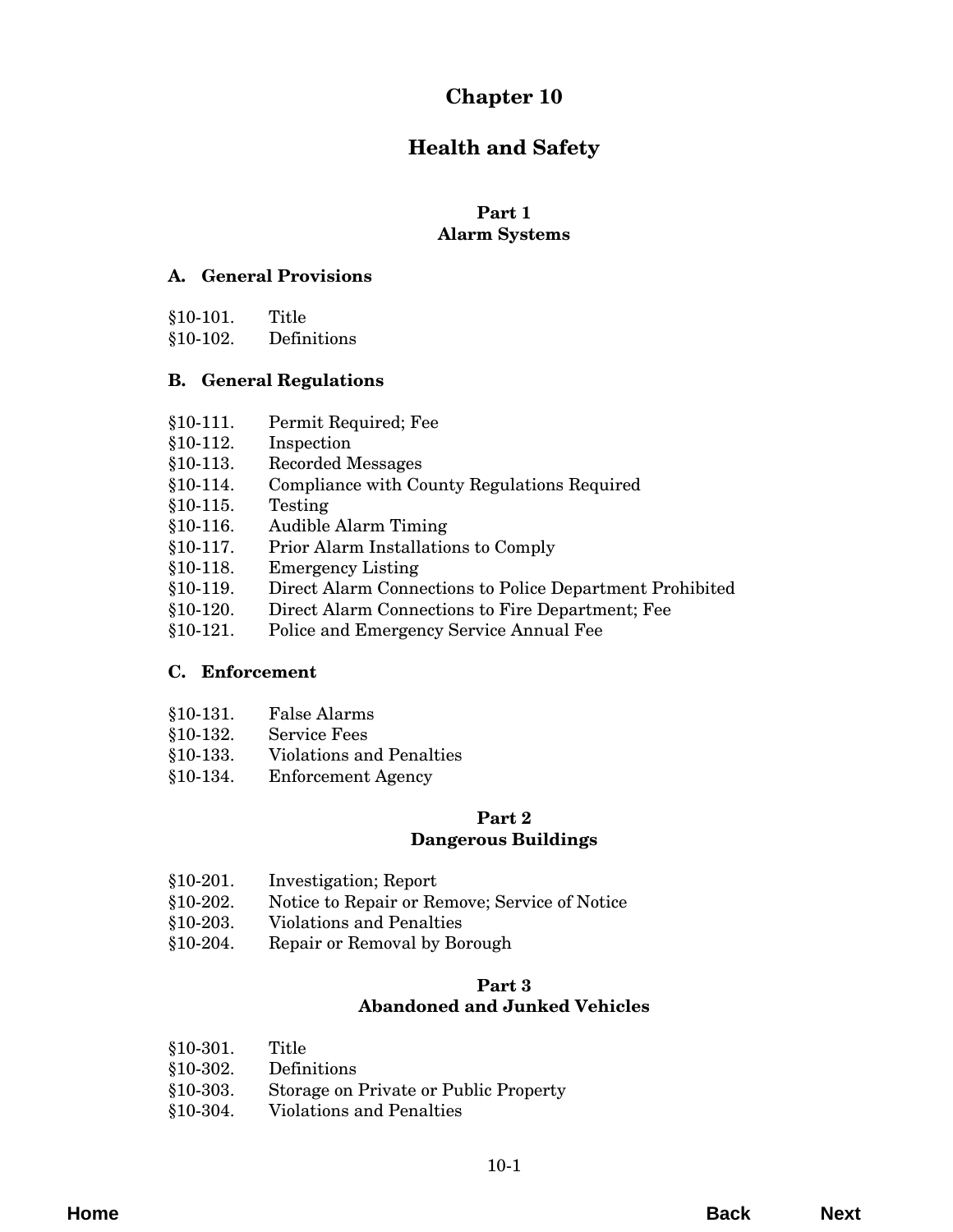# **Part 4 [Unkempt and Unsafe Properties](#page-14-0)**

- §10-402. Definitions
- [§10-403. Standards for Weeds, Grass, Brush and Other Vegetation](#page-15-0)
- §10-404. Maintaining Exterior Property Areas
- §10-405. Maintaining Premises and Structures
- [§10-406. Duties and Powers of the Code Enforcement Officer](#page-16-0)
- §10-407. Work By Borough; Costs Filed as Lien
- [§10-408. Penalty](#page-17-0)

# **Part 5 Outdoor Solid Fuel Burning Furnaces or Appliances**

- §10-501. Purpose and Scope
- §10-502. Definitions
- [§10-503. Regulations for Outdoor Solid Fuel Burning Appliances](#page-18-0)
- [§10-504. Enforcement](#page-19-0)
- [§10-505. Penalties](#page-20-0)

# **Part 6 Air Pollution**

- §10-601. Title
- §10-602. Policy
- [§10-603. Definitions](#page-22-0)
- [§10-604. Enforcement and Penalties](#page-23-0)
- §10-605. Regulations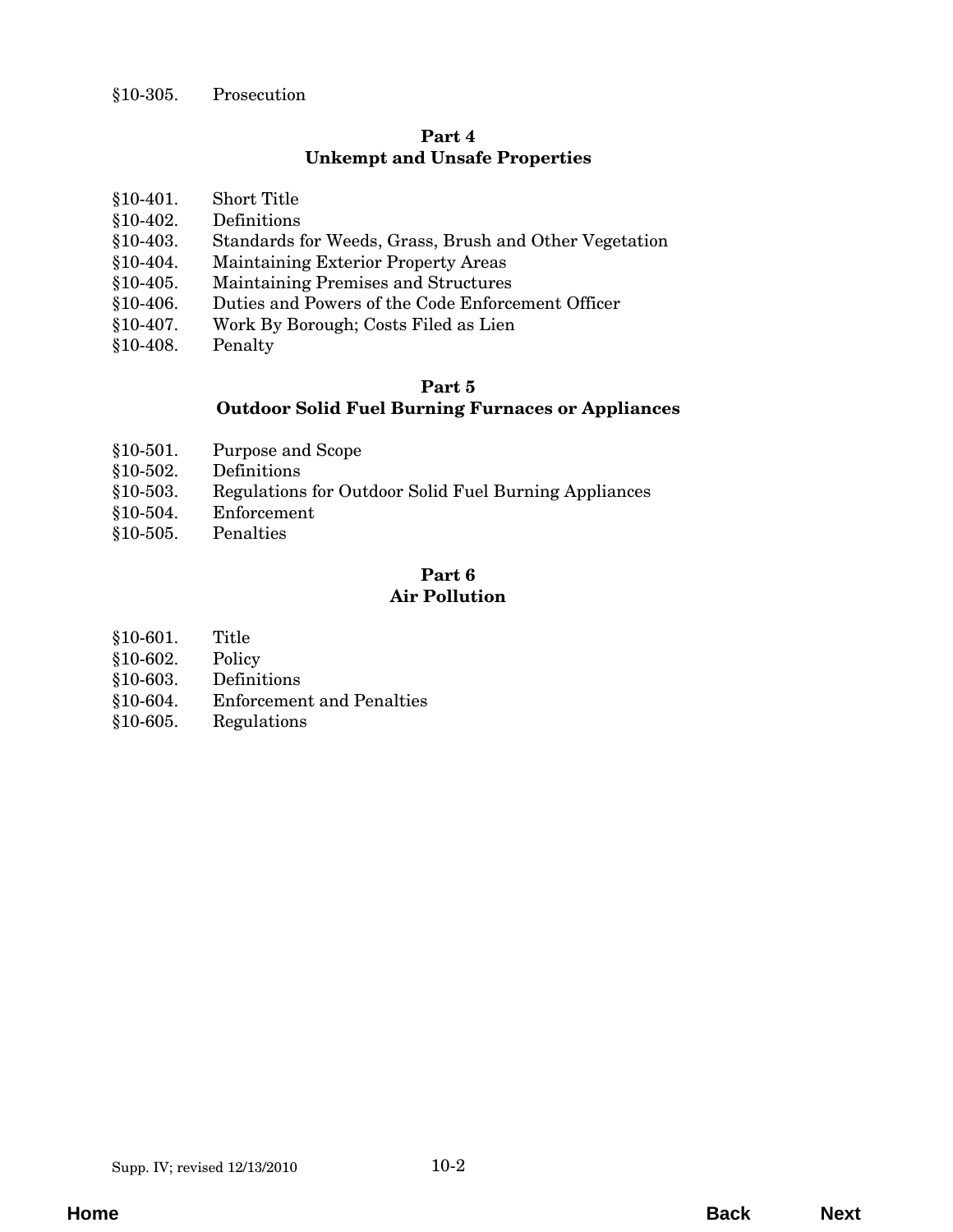#### **Alarm Systems**

#### <span id="page-2-0"></span>**A. General Provisions**

#### **§10-101. Title**.

This Part shall be known and cited as the "Borough of Clarks Green Emergency Police and Fire Alarm Ordinance."

(*Ord. 4-1984*, 10/15/1984)

#### **§10-102. Definitions**.

The following definitions shall apply in the interpretation and enforcement of this Part:

*Alarm* - includes all automatic protection systems/devices which are designed so that, upon receipt of a stimulus from a sensory apparatus that has detected a physical force or condition inherently characteristic of a fire or intrusion, it results in the activation of any audible warning device or prerecorded telephone message, the purpose of which is to alert and summon police, fire or other emergency personnel to respond to the location of the emergency. This definition also includes manually operated controls for holdup alert or medical emergency.

*Alarm equipment supplier* - any person, firm or corporation who sells, leases and/or installs automatic emergency alarm protection systems or devices.

*Audible alarm* - includes all sirens, horns, whistles and bells which are designed to attract the attention of neighbors and passersby and summon police or fire personnel and equipment to the scene of the alarm.

*Borough* - the Borough of Clarks Green, Lackawanna County, Pennsylvania.

*Chief of Police* - the Chief of Police of Clarks Green Borough; and, in the event that the Borough contracts with another municipality for police service, then the Chief of Police of said contracting municipality.

*Citation* - the nontraffic citations used to initiate summary prosecutions as prescribed by the Rules of Criminal Procedure, Commonwealth of Pennsylvania.

*Communication center* - the Lackawanna County Emergency Communications Center, 200 Adams Avenue, Scranton, Pennsylvania 18503, and its successor.

*Emergency alarm protection system/device* - see the definition of "alarm."

*False alarm* - any signal activated by an automatic protection device, any audible alarm or any other kind of direct or indirect signal given the Police or Fire Department of Clarks Green Borough to which police or firemen respond, which is not a result of a burglary, fire, robbery or other similar emergency.

*Fee* - the rate to be charged by the Borough for the issuance of alarm installation permits and inspections.

*Fire Chief* - the Fire Chief of the Fire Company providing fire protection to the Borough under contract to the Borough duly designated by Clarks Green Borough

**Home Back Next**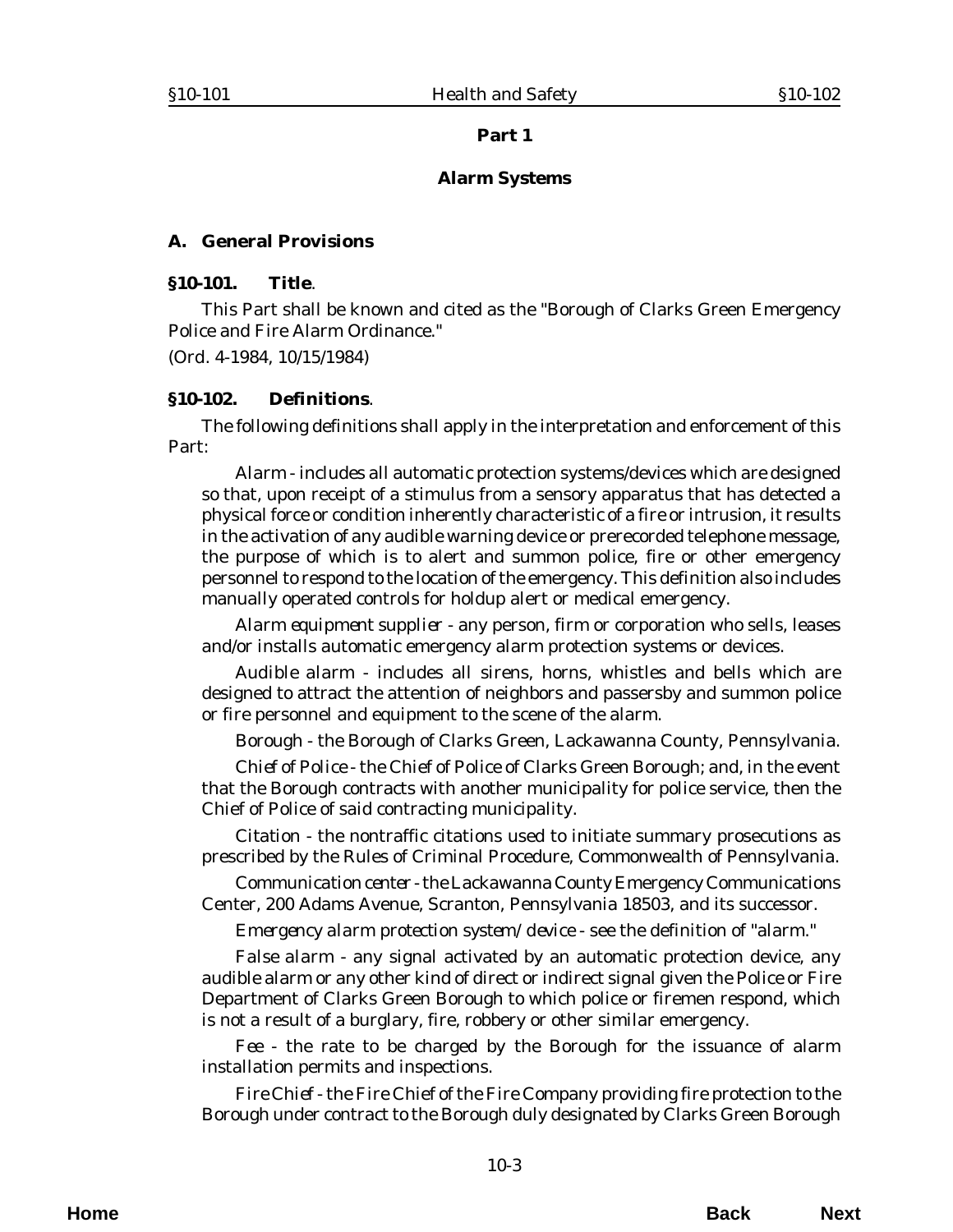Council. [*Ord. 3-2005*]

*Firemen* - all properly recorded members of the Fire Company providing fire protection to the Borough under contract to the Borough and all other Fire Departments who may assist said "firemen" in responding to the alarm.

*Permit* - the written application/permit to be required to be obtained from the Borough prior to the installation of any alarm, and shall be on a form prescribed by the Borough.

*Police* - all sworn members of the Police Department of the municipality providing police services and protection to the Borough and all other law enforcement agencies who may assist said "police" in responding to the alarm.

*Service fee* - the cost of personnel and equipment which respond to false alarms.

*Warning notice* - a written notice to person(s), property owners, companies or corporations in control or possession of that property where an alarm has been installed, and where false alarms originate, directing corrective repairs to be taken to eliminate the false alarms.

(*Ord. 4-1984*, 10/15/1984; as amended by *Ord. 3-2005*, 10/10/2005)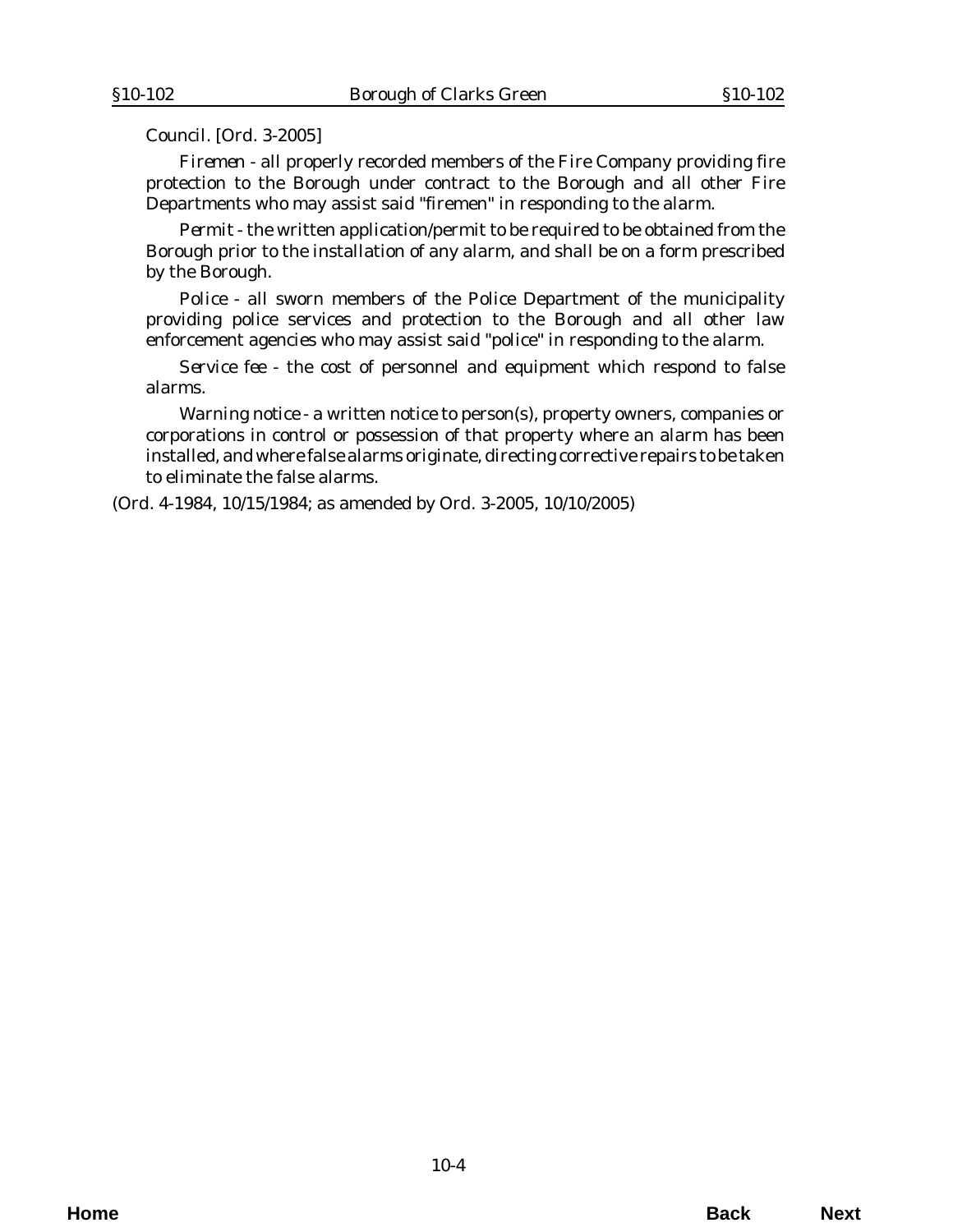# <span id="page-4-0"></span>**B. General Regulations**

## **§10-111. Permit Required; Fee**.

1. No person, property owner or member of any firm or corporation shall install, connect or tie into any alarm without first, and before installation is started, submitting the required fees and securing a permit from the Borough.

2. No permit shall be issued without the payment of a permit fee in an amount as established from time to time by resolution of the Borough Council. [*Ord. 3-2005*]

3. No permit shall be transferable and it shall expire when ownership or occupancy of a residence, business or other building changes. The new owner or occupant shall apply for a new permit and submit therewith a permit fee of an amount as established from time to time by resolution of the Borough Council within 30 days of the expiration of a change in ownership or occupancy. [*Ord. 3-2005*]

(*Ord. 4-1984*, 10/15/1984; as amended by *Ord. 5-1992*, 10/12/1992; and by *Ord. 3-2005*, 10/10/2005)

## **§10-112. Inspection**.

When the alarm installation is complete, it shall not be activated into service until it has been inspected and approved by the Chief of Police or Fire Chief, or both, depending upon the appropriate agency. The property owner or person in control of the property and the alarm installer must be available at the time of inspection.

(*Ord. 4-1984*, 10/15/1984)

#### **§10-113. Recorded Messages**.

Recorded messages must be intelligible and in a format approved by the Chief of the appropriate agency, Police and/or Fire Departments.

(*Ord. 4-1984*, 10/15/1984)

# **§10-114. Compliance With County Regulations Required**.

In addition to the permits and inspections required by the Borough, all person(s), companies or corporations must comply with all regulations, permits or fees required by Lackawanna County for the installation of any alarm which, by telephone or other means, transmits a signal to the communication center requesting Borough police, fire or other emergency services to be dispatched to the scene of an emergency.

(*Ord. 4-1984*, 10/15/1984)

# **§10-115. Testing**.

No person shall conduct any test or demonstration of an alarm without first obtaining permission from the Chief of the appropriate agency, Police and/or Fire Departments. Where the equipment is relayed through an intermediary, no such permission is necessary unless the alarm or signal is to be relayed to the Police or Fire Department.

(*Ord. 4-1984*, 10/15/1984)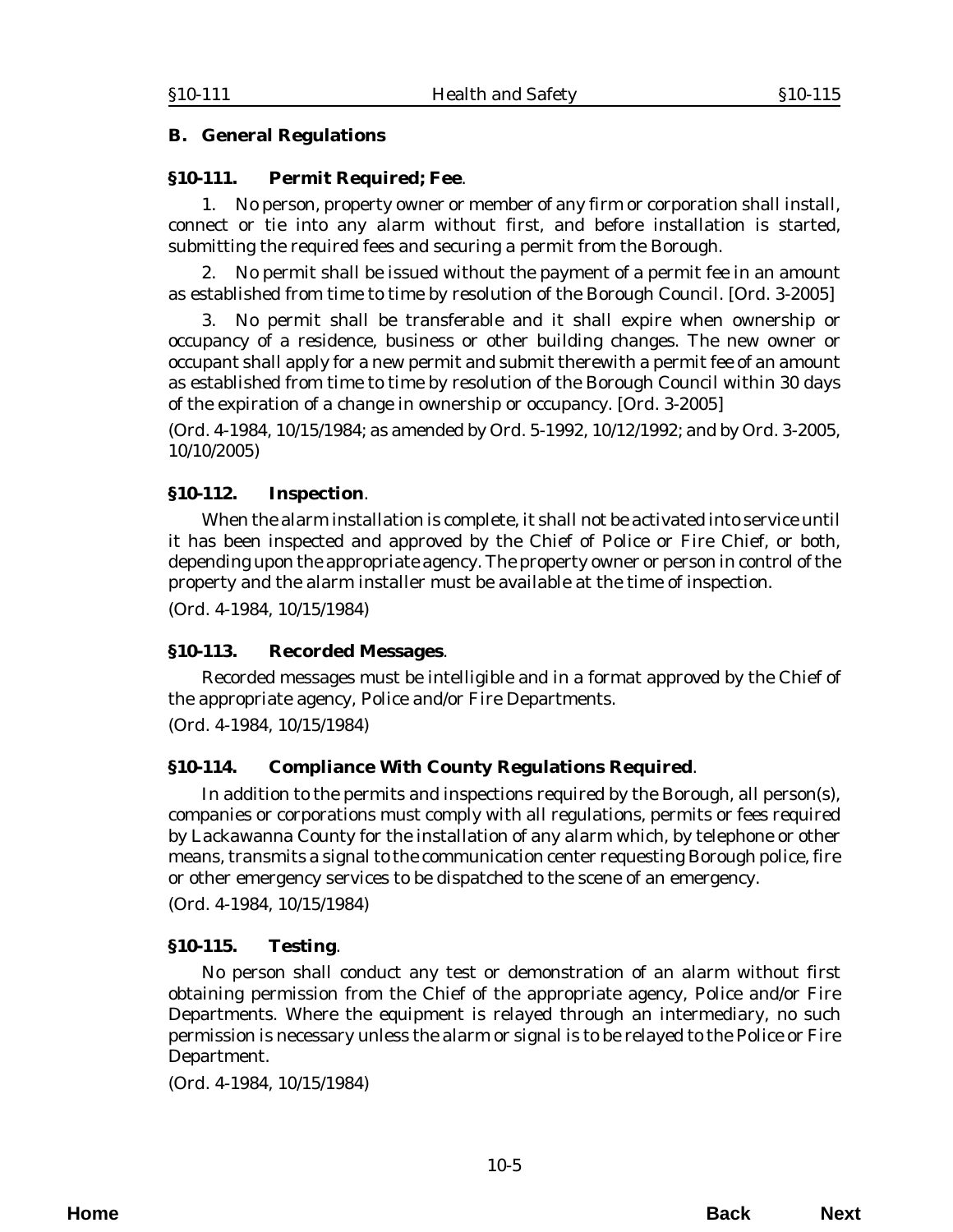# <span id="page-5-0"></span>**§10-116. Audible Alarm Timing**.

 All audible alarms must be equipped with a timing mechanism that will disengage the audible alarm after a maximum period of 15 minutes. Audible alarms without such a timing mechanism shall be unlawful in the Borough and must be either modified to conform to the regulation set forth or must be disconnected within 90 days from the effective date of this Part.

(*Ord. 4-1984*, 10/15/1984)

# **§10-117. Prior Alarm Installations to Comply**.

 All persons, companies or corporations within the Borough who have alarm systems which were installed prior to the enactment of this Part shall, within 90 days of the effective date, provide the appropriate agency, Police and/or Fire Departments, with information as to the type of alarm, the name of the person(s), company or corporation who did the installation and the name of person(s), company or corporation providing maintenance service.

(*Ord. 4-1984*, 10/15/1984)

# **§10-118. Emergency Listing**.

All person(s), companies or corporations having control over properties in the Borough where alarms are installed and in service shall provide to the appropriate agency, Police and/or Fire Departments, a list of person(s) who will be available to respond to the alarm location for the purpose of shutting off or resetting the alarm. (*Ord. 4-1984*, 10/15/1984)

# **§10-119. Direct Alarm Connections to Police Department Prohibited**.

No person(s), property owner, company or corporation shall install any alarm directly to any telephone trunk lines which have been installed to service the Borough Municipal Building and/or Police Department.

(*Ord. 4-1984*, 10/15/1984)

# **§10-120. Direct Alarm Connections to Fire Department; Fee**.

1. No person(s), property owner, company or corporation shall install any alarm directly to the Clarks Green Municipal Building through the telephone or other means without first, and in addition to the permit required, obtaining a written agreement from the Fire Department to do so.

2. In addition to all penalties or fees described in Part 1C of this Chapter, all person(s), property owners, companies or corporations who enter into a written agreement with the Fire Department for direct alarm installation shall hereby be responsible for all installation, maintenance and removal costs of all equipment required, and in addition, shall submit to the Fire Department an annual fee in an amount as established from time to time by resolution of the Borough Council to be paid within the first 30 days of each calendar year. [*Ord. 3-2005*]

(*Ord. 4-1984*, 10/15/1984; as amended by *Ord. 3-2005*, 10/10/2005)

# **§10-121. Police and Emergency Service Annual Fee**.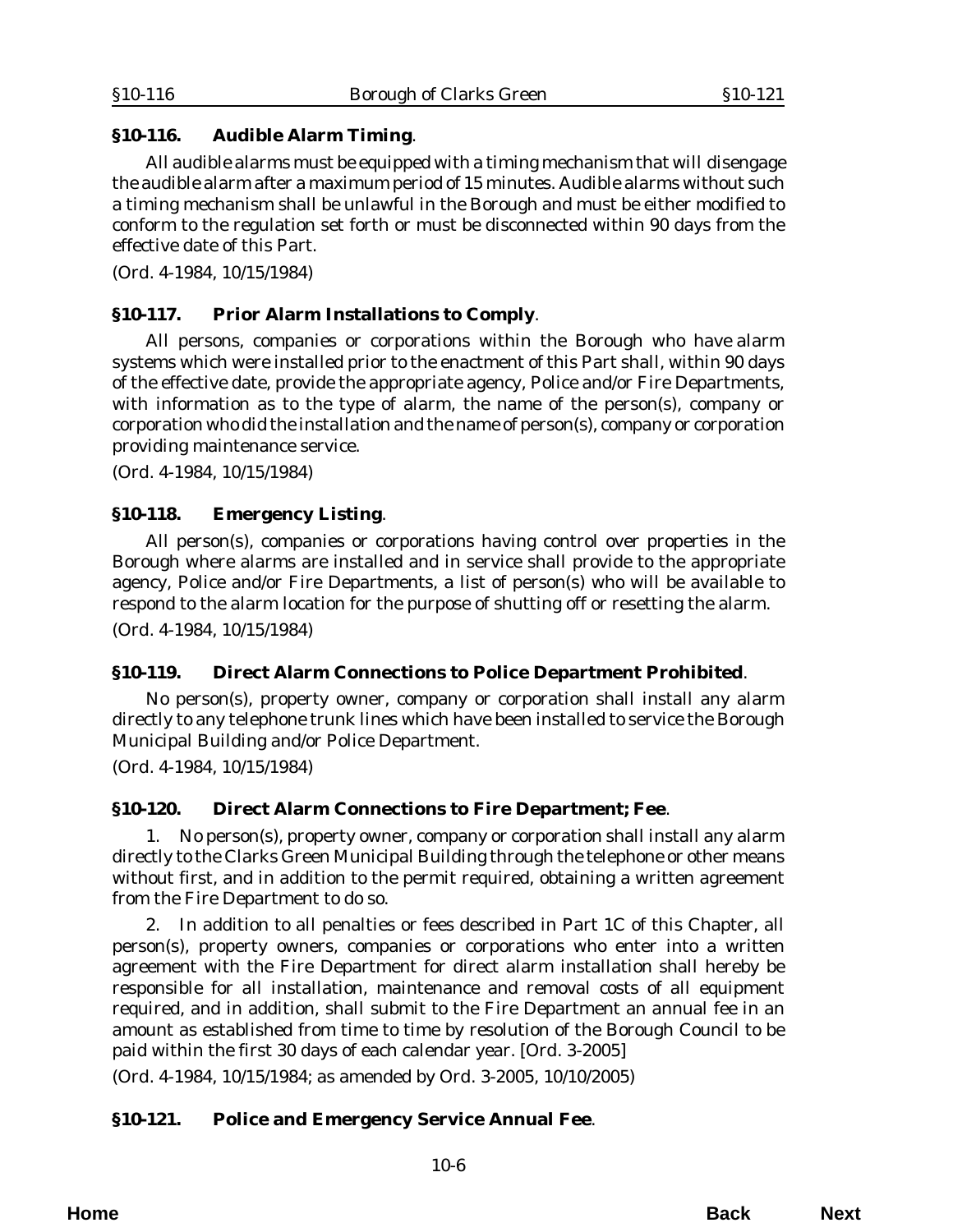In addition to all penalties or fees described in Part 1C of this Chapter, any person(s), property owners, companies or corporations who install any direct-dial or other alarm system directly to the Lackawanna County Communications Center, which shall result in the Borough Police Department being dispatched to answer said alarm, shall pay an annual fee in an amount as established from time to time by the Borough Council to Clarks Green Borough for individual residences and for firms, companies and corporations, to be paid within the first 30 days of each calendar year.

(*Ord. 4-1984*, 10/15/1984; as amended by *Ord. 3-2005*, 10/10/2005)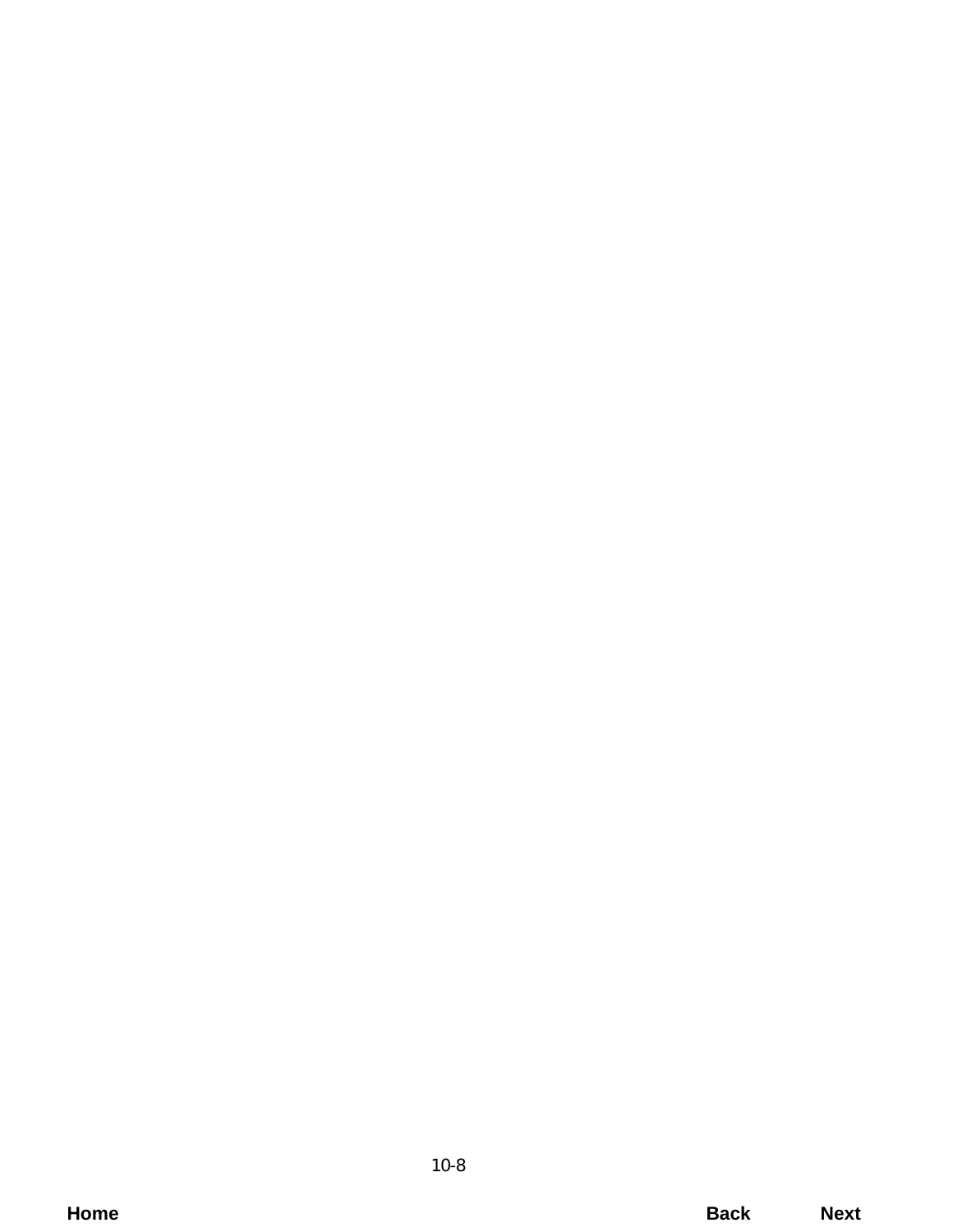## <span id="page-8-0"></span>**C. Enforcement**

## **§10-131. False Alarms**.

Misuse, false activation or accidental activation of an alarm to which the Police and/or Fire Departments respond shall be enforced as hereby directed:

A. The first recorded false alarm shall result in a written warning notice being issued to the person(s) in charge of the property where the false alarm originated, directing that proper repairs to the alarm system be completed within 5 days of the date of issuance of the warning notice, so as to eliminate additional false alarms within a 90-day period immediately following the issuance of the written warning notice.

B. Within 48 hours after completing repairs to the alarm system, the written notice as issued under the provisions of subsection .A of this Section shall be returned to the Borough Police Department with written notice that repairs are complete, the type of repairs made and the name of the person(s), firm or corporation completing the repairs. Failure to comply with the provisions of this subsection may result in the termination of emergency alarm response to said location until compliance is satisfied.

C. All false alarms received from a location where a written warning notice has been issued, and after the 5-day period allowed for repairs expires, and up to 90 days from the original date of issue of said written warning notice has expired, shall result in a citation being issued by the Police Department to the person(s) in charge of the property where the false alarm originates and, upon conviction, said person shall be sentenced to a fine of not less than \$25 nor more than \$1,000, plus costs, and, in default of payment of said fine and costs, to a term of imprisonment not to exceed 30 days. [*Ord. 3-2005*]

D. When repairs have been made in compliance with the written warning notice, and no false alarms are received for the 90-day period following the date of issuance of said written warning notice, and after the 90-day period has expired, a false alarm is received, enforcement shall again be initiated under subsection .A of this Section.

(*Ord. 4-1984*, 10/15/1984; as amended by *Ord. 3-2005*, 10/10/2005)

# **§10-132. Service fees**.

If, after the issuance of written warning notice as described in §10-131.A and .B, false alarms continue to originate from that location recorded in said written warning notice, the Borough may submit a bill to the person(s), property owner, companies or corporations in charge of the property for service fees incurred by the Borough for Police and/or Fire Department personnel and equipment responding to the false alarm. Service fees shall include the reasonable costs of personnel and equipment responding as incurred by the Borough for providing such emergency service.

(*Ord. 4-1984*, 10/15/1984)

# **§10-133. Violations and Penalties**.

Violations of the provisions set forth in Part 1B, "General Regulations," may result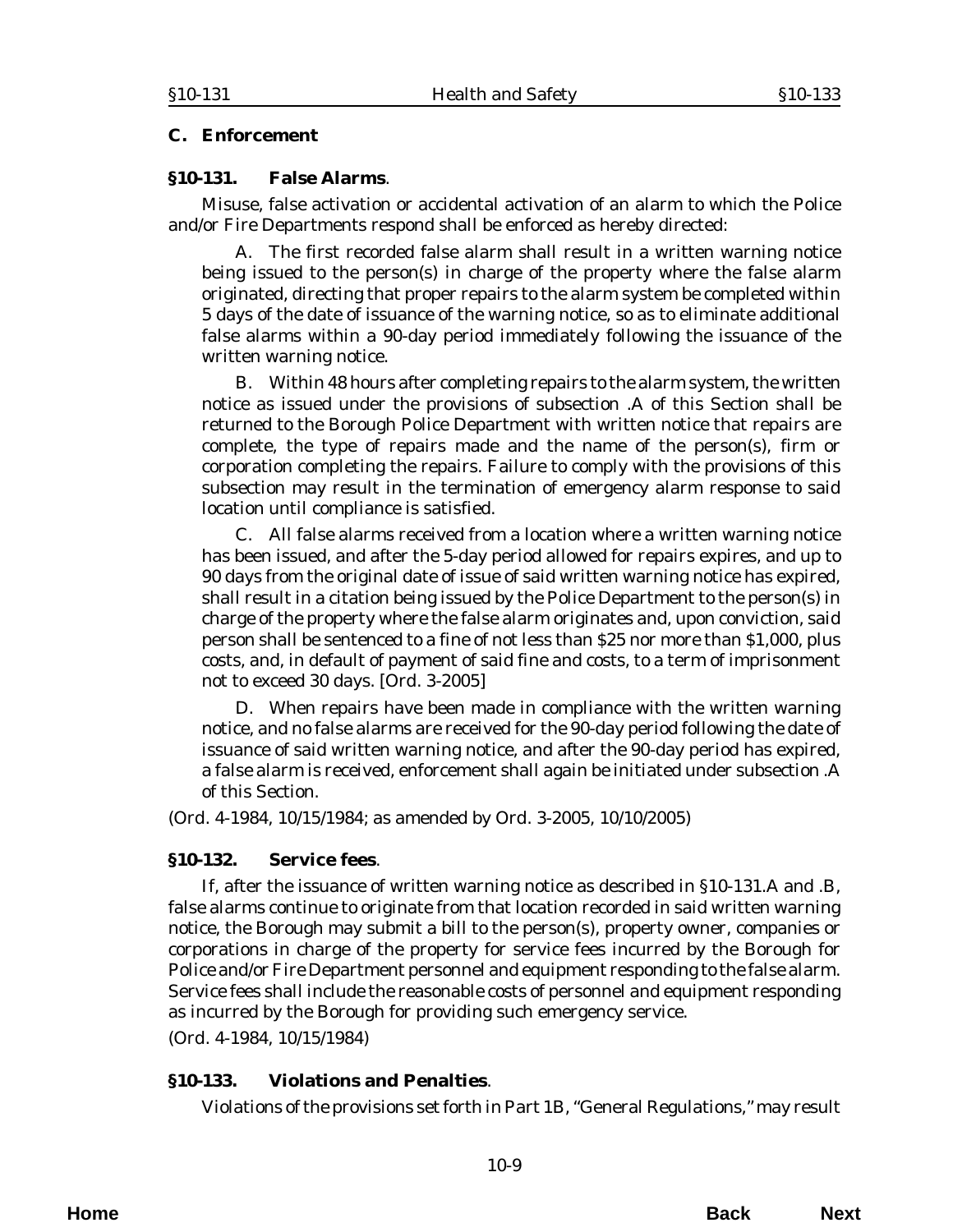<span id="page-9-0"></span>in a citation being issued to the person(s), property owner, companies or corporations in charge of the property, or alarm equipment suppliers or their employees, and upon conviction thereof, shall be sentenced to pay a fine of not more than \$1,000 plus costs and, in default of payment of said fine and costs, to a term of imprisonment not to exceed 30 days. Each day that a violation of this Part continues shall constitute a separate offense.

(*Ord. 4-1984*, 10/15/1984; as amended by *Ord. 3-1989*, 10/9/1989, §41-16; and by *Ord. 5-1992*, 10/12/1992; and by *Ord. 3-2005*, 10/10/2005)

# **§10-134. Enforcement Agency**.

In order to maintain uniformity of enforcement and centralized record keeping, the Borough Police Department shall be the primary enforcement agency for the regulations set forth in this Part. Other Police and Fire Departments and all other emergency services responding to false alarms as defined in this Part within the Borough shall make all complaints known to the Borough Police Department, who will initiate enforcement provisions as outlined under §10-131.A, .B and .C.

(*Ord. 4-1984*, 10/15/1984)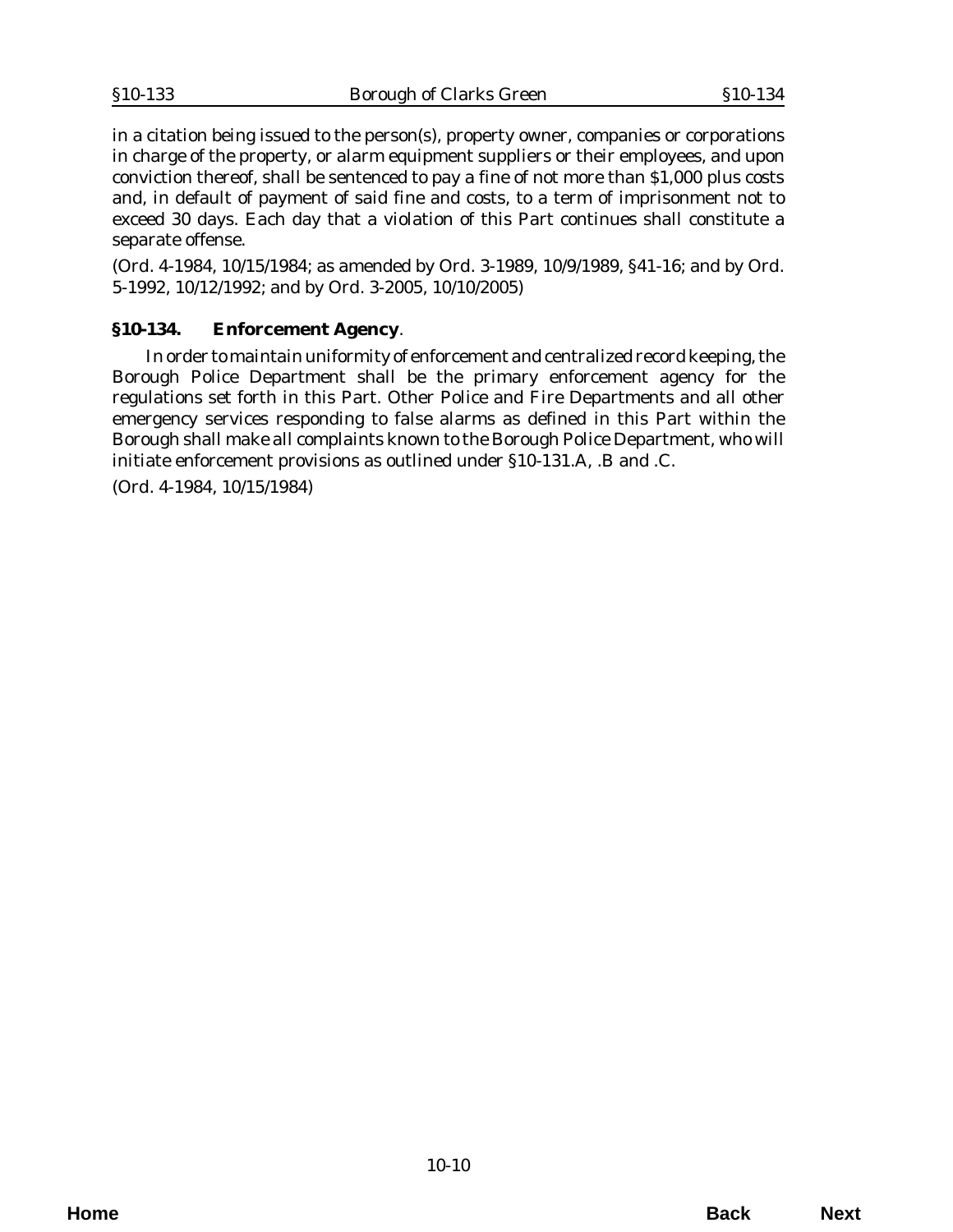#### **Dangerous Buildings**

#### <span id="page-10-0"></span>**§10-201. Investigation; Report**.

Whenever it shall be reported to the building inspector that any structure, completed or in process of construction, or any portion thereof, is in dangerous condition, the building inspector shall immediately cause an investigation or examination to be made of the structure. If any investigation or examination indicates such structure to be dangerous in any respect, the building inspector shall report in writing to the Borough Council, specifying the exact condition of such structure, setting forth in such report whether and in what respect he considers such structure to be dangerous, and, if so, whether such structure is capable of being properly repaired or whether it should be removed as a dangerous structure.

(*Ord. 8-1978*, 9/11/1978)

## **§10-202. Notice to Repair or Remove; Service of Notice**.

1. If any structure is reported by the building inspector, as provided in the §10- 201 of this Part, to be in dangerous condition, the Borough Council shall forthwith cause written notice to be served upon the owner of such structure. Such notice shall require the owner of such structure to commence the repair or removal of such building within 20 days of such notice and to complete such repair or removal within 35 days thereof; provided, that in any case where the notice prescribes the repair of any structure, the owner thereof shall have the option to remove such structure instead of making the repairs thereto, within said time limit.

2. The notice required by subsection .1 of this Section shall be served personally upon the owner of a structure, if such owner resides in the Borough, or upon the agent of such owner, if such agent has a residence or place of business within the Borough. If neither the owner nor the agent thereof can be served within the Borough, as hereby provided, such notice shall be sent to the owner of such structure by registered mail, at the last known address thereof.

(*Ord. 8-1978*, 9/11/1978, §45-2)

# **§10-203. Violations and Penalties**.

If the owner of any dangerous structure, to whom or which a notice to repair or remove such structure shall be sent under the provisions of this Part, fails to commence or to complete such repair or removal within the time limit prescribed by such notice, upon conviction thereof, shall be sentenced to pay a fine of not more than \$1,000 plus costs and, in default of payment of said fine and costs, to a term of imprisonment not to exceed 30 days. Each day that a violation of this Part continues shall constitute a separate offense.

(*Ord. 8-1978*, 9/11/1978; as amended by *Ord. 3-1989*, 10/9/1989, §45-3; and by *Ord. 3- 2005*, 10/10/2005)

# **§10-204. Repair or Removal by Borough**.

**Home Back Next**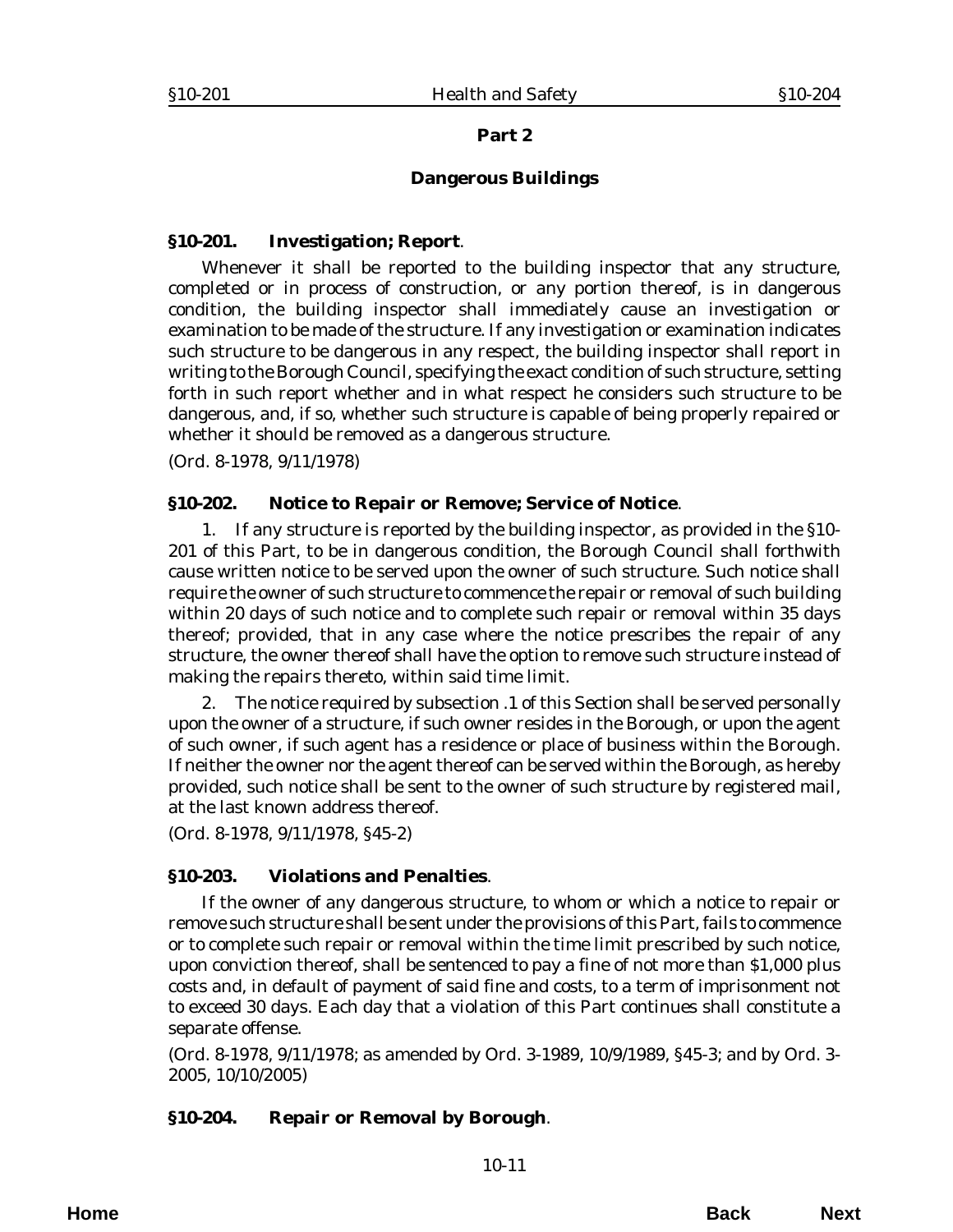If the owner of any dangerous structure, to whom or which a notice to repair or to remove such structure shall be sent under the provisions of this Part, fails to commence or to complete such repair or removal within the time limit prescribed by such notice, the Borough Council shall be empowered to cause such work or repair or removal to be commenced and/or completed by the Borough, and the cost and expense thereof, with a penalty of 10% shall be collected from the owner of such structure, in the manner provided by law, provided that the recovery of such cost and expense, together with the penalty, may be in addition to the penalty imposed as provided in the §10-203 of this Part.

(*Ord. 8-1978*, 9/11/1978)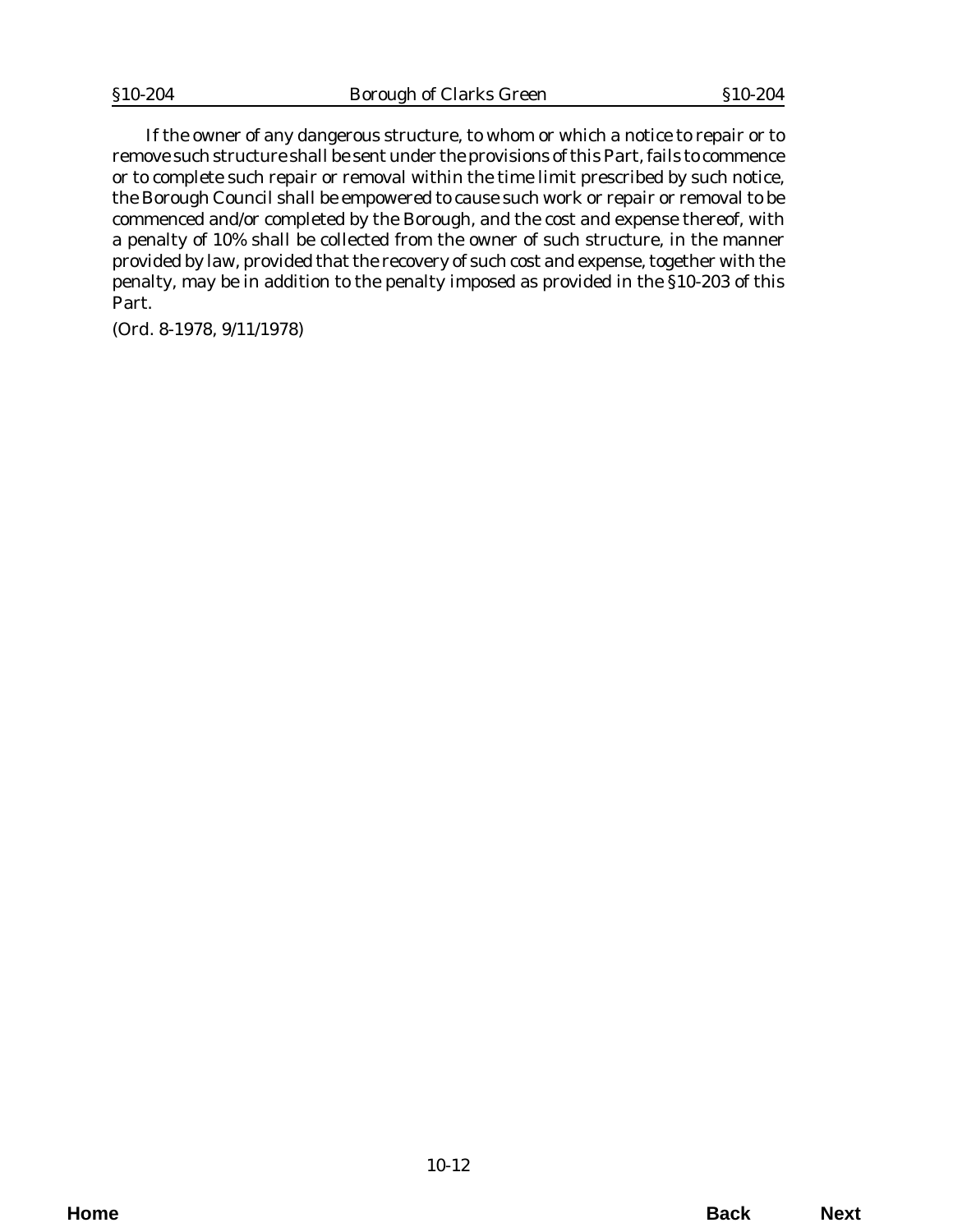## **Abandoned and Junked Vehicles**

#### <span id="page-12-0"></span>**§10-301. Title**.

This Part shall be known and may be cited as "Borough of Clarks Green Abandoned and Junked Automobile Ordinance."

(*Ord. 2-1982*, 4/12/1982)

#### **§10-302. Definitions**.

The following words and phrases, when used in this Part, shall have the meanings ascribed to them in this Section, except in those instances where the context clearly indicates a different meaning:

*Association* - any partnership, limited partnership or any other form of unincorporated enterprise owned or conducted by two or more persons.

*Calendar day* - a period of 24 hours measured from midnight to midnight of any calendar day.

*Corporation* - a corporation or joint-stock association, organized under the laws of this commonwealth, the United States or any other state, territory or foreign country or dependency.

*Junked or abandoned automobile* - any automobile outside of a fully enclosed building not in full and complete working order and without current registration plates or any automobile stored for resale as junk metal or any automobile outside a fully enclosed building stored for selling parts therefrom.

*Person* - every natural person, association or corporation. Whenever used in any clause prescribing or imposing a penalty, or both, the term "person," as applied to an association, shall mean the partners and, as applied to a corporation, shall mean the officers thereof.

(*Ord. 2-1982*, 4/12/1982)

#### **§10-303. Storage on Private or Public Property**.

It shall be unlawful for any person to store any abandoned or junked automobile on private or public property within the geographical, boundaries of the Borough of Clarks Green, Lackawanna County, Pennsylvania, for any portion of a calendar day. The storage of any automobile as hereinabove prohibited in this Section for more than 1 calendar day shall constitute a separate and distinct unlawful act for any portion of each calendar day.

(*Ord. 2-1982*, 4/12/1982)

#### **§10-304. Violations and Penalties**.

Any person, firm or corporation who shall violate any provision of this Part, upon conviction thereof, shall be sentenced to pay a fine of not more than \$1,000 plus costs and, in default of payment of said fine and costs, to a term of imprisonment not to exceed 30 days. Each day that a violation of this Part continues shall constitute a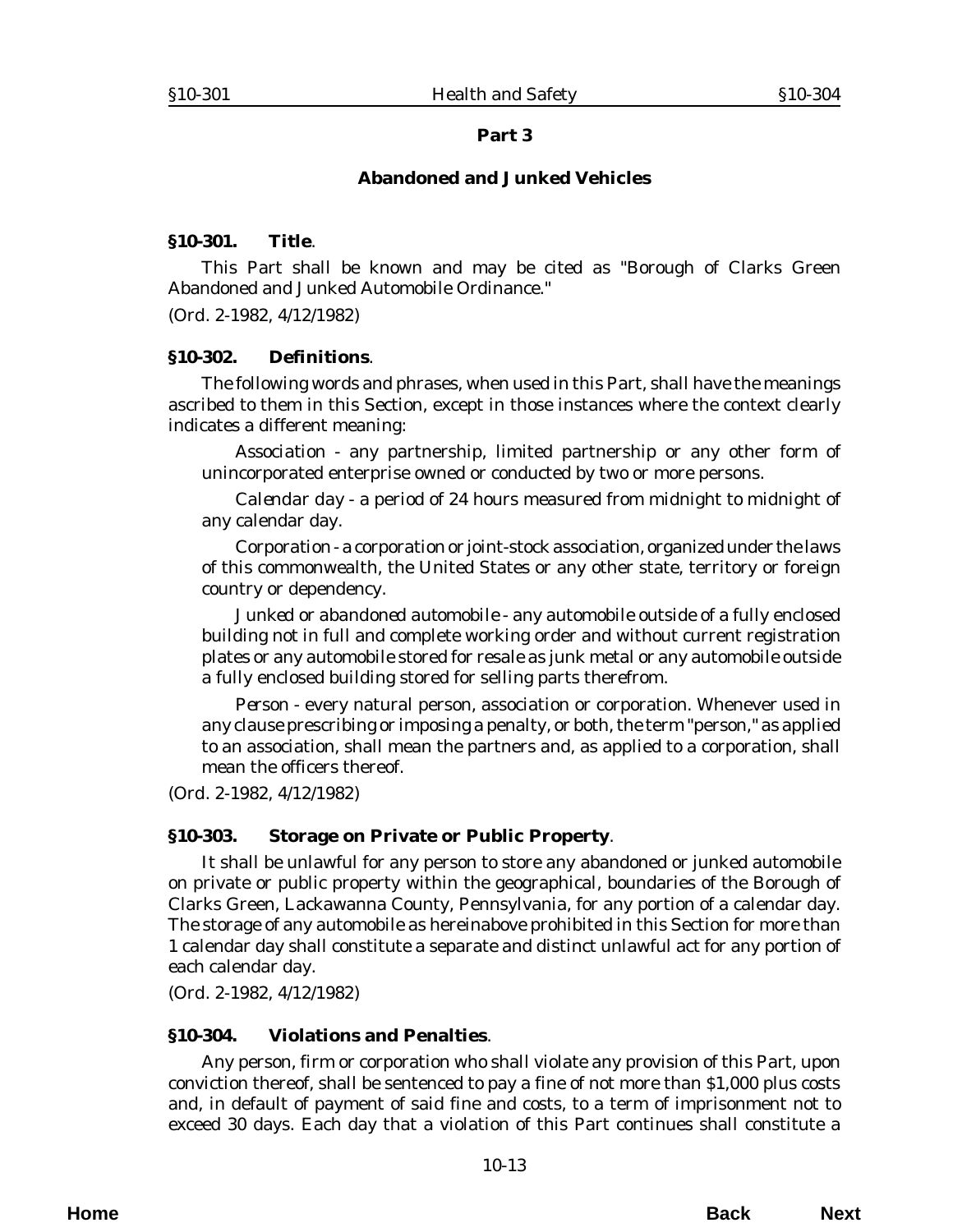<span id="page-13-0"></span>separate offense.

(*Ord. 2-1982*, 4/12/1982; as amended by *Ord. 3-1989*, 10/9/1989, §112-4; and by *Ord. 3- 2005*, 10/10/2005)

## **§10-305. Prosecution**.

All prosecutions shall be brought in the name of Borough of Clarks Green before a district justice having jurisdiction.

(*Ord. 2-1982*, 4/12/1982; as amended by *Ord. 3-1989*, 10/9/1989, §112-5)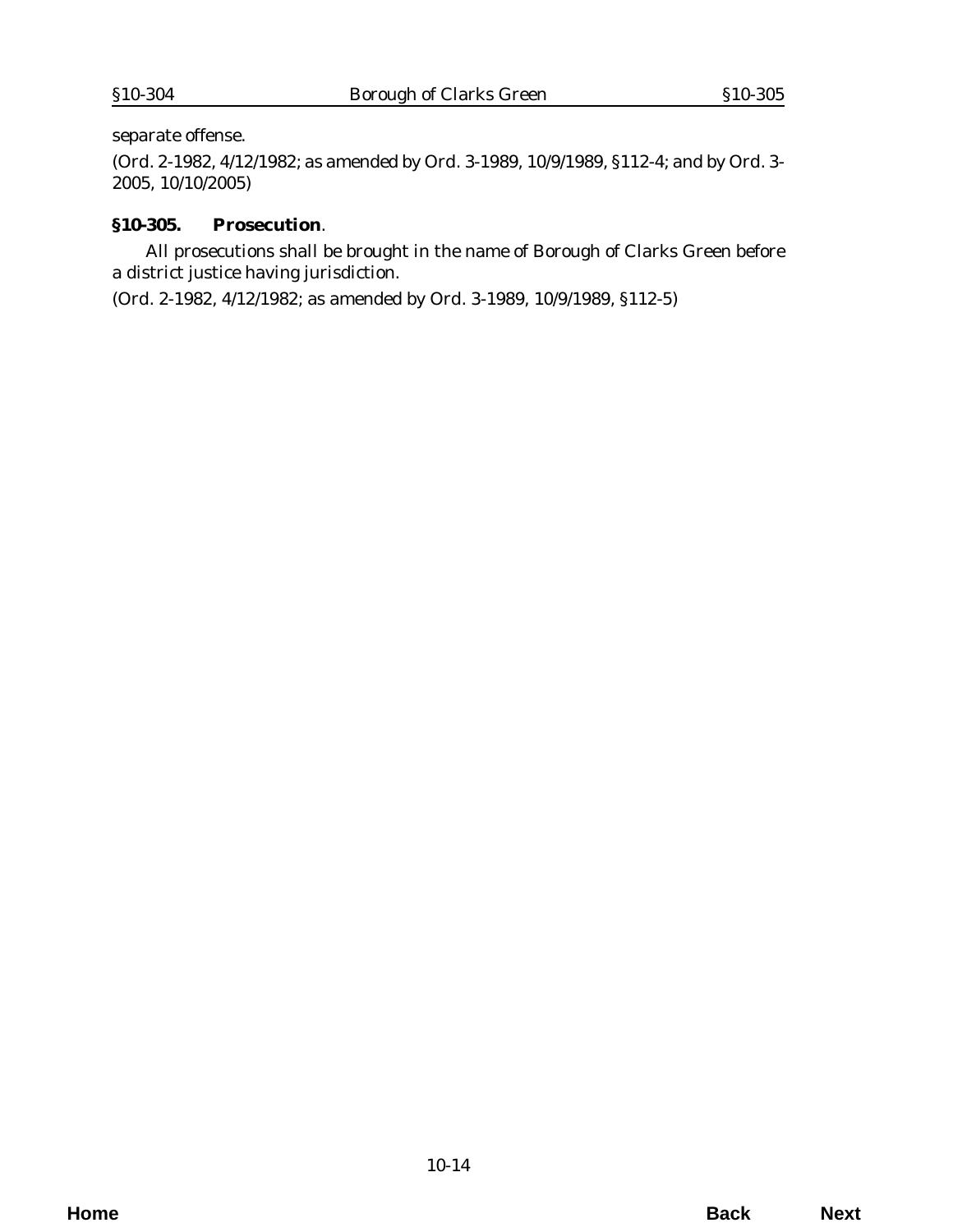#### **Unkempt and Unsafe Properties**

#### <span id="page-14-0"></span>**§10-401. Short Title**.

This Part shall be known and maybe cited as "Clarks Green Unkempt and Unsafe Properties Ordinance."

(*Ord. 2-2010*, 2/8/2010, §1)

#### **§10-402. Definitions**.

As used in this Part, the following terms shall have the meanings indicated:

*Code Enforcement Officer* - the official appointed from time to time by the Borough Council and charged with the enforcement of the Code. The Code Enforcement Officer shall have the authority necessary to enforce the provisions of the Code including institution of summary citation proceedings.

*Exterior property areas* - the open space on the premises and on adjoining property under the control of the owner of the premises.

*Garbage* - animal or vegetable waste resulting from the handling, preparation and consumption of food or food products.

*Infestation* - the presence within or contiguous to a structure or improvement of insects, rats, vermin or other pests.

*Owner* - any person or agent having a legal or equitable interest in the Premises; or recorded in the official records of Lackawanna County as holding title to the premises or otherwise having control of the premises including a tenant or lessee of the premises.

*Personal property* - temporary or movable property as distinguished from real property.

*Premises* - a lot, plot or parcel of land including the buildings, structures and other improvements thereon.

*Public nuisance* - includes any of the following:

(1) The physical condition or use of any premises as a public nuisance at common law.

(2) The physical condition, use or occupancy of any premises, structure or appurtenances considered an attractive nuisance to children including, but not limited to, abandoned wells, shafts, basements, excavations or abandoned structures.

(3) Any premises with unsanitary sewerage disposal or plumbing facilities.

(4) Any structure designated by the Code Enforcement Officer or Borough Engineer to be unsafe for human habitation or use.

(5) Any premises or structure which is clearly capable of being a fire hazard or is clearly unsafe or unsecure as to endanger persons or property.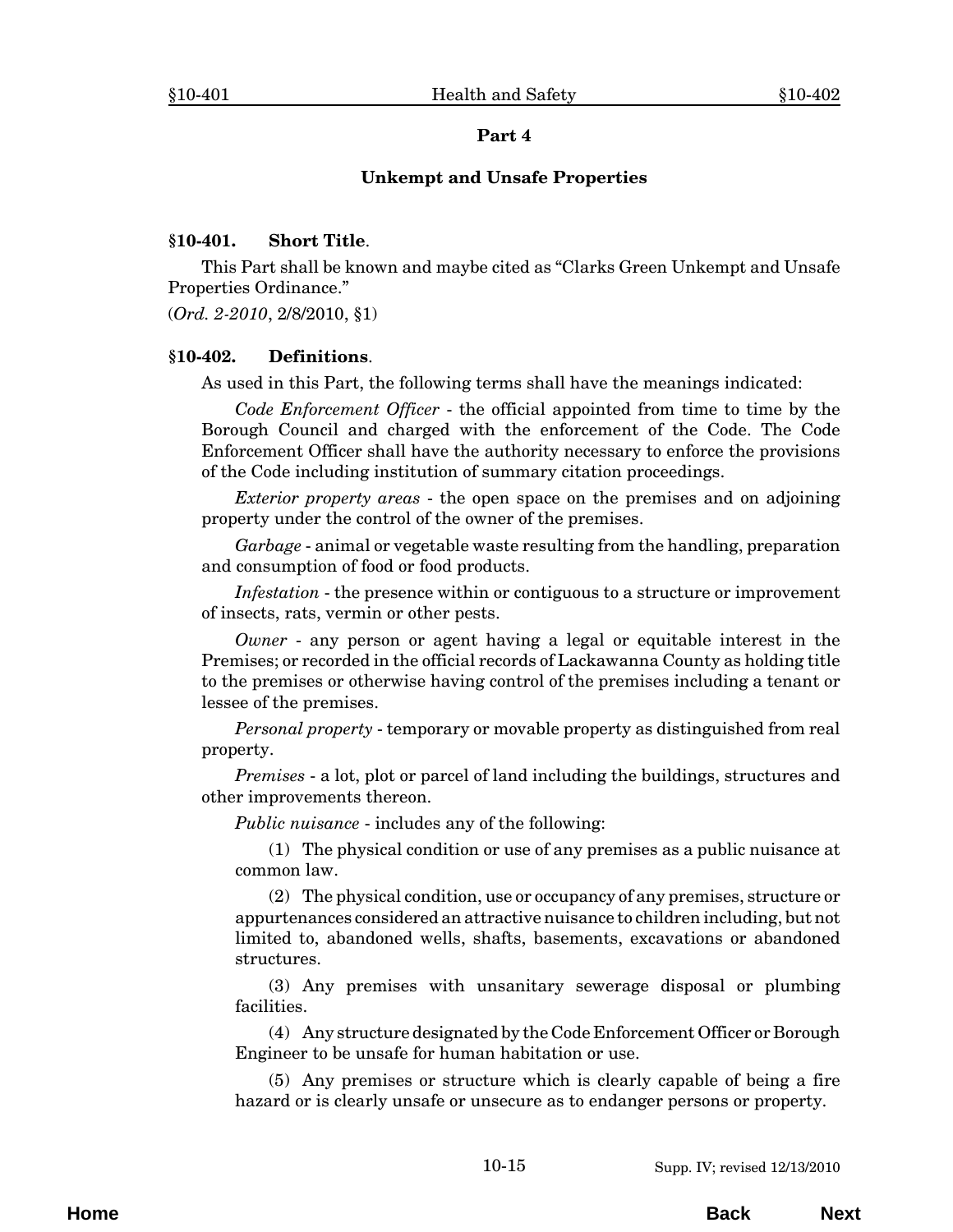<span id="page-15-0"></span>(6) Any structure from which the plumbing or heating facilities have been removed or from which required utilities have been disconnected and precautions against trespassers have not been taken.

(7) Any premises or structure which is unsanitary or which is littered with garbage or rubbish or which has been determined by the Borough Board of Health to be a threat to human health.

(8) Any stagnant water pool which is detrimental to the health, safety and welfare of the public or creates a public health risk or hazard such as the West Nile virus.

(9) Any structure that is in a state of dilapidation, deterioration or decay, open to the elements, abandoned in danger of collapse which poses a danger to person or property on or near the premises on which such structure is located.

*Rubbish* - combustible and non-combustible waste material excluding garbage, including the residue from burning of wood, coal or other combustible material, paper, rags, cartons, boxes, wood, rubber, tree branches, yard trimmings, tin cans, plastic and metal containers, metals, glass and other similar materials.

*Stagnant water pool* - collection of stagnant water in which mosquitoes, flies or other insects may multiply including, but not limited to, open containers, lagoons, ditches, roof gutters, wheelbarrows, bird baths, ornamental pools, swimming pools and swimming pool covers which remain undisbursed 7 days from the last recorded rainfall, except for normal water retention areas.

*Structure* - that which is built or constructed including, but not limited to, buildings, for any use whatsoever, fences, signs, fire escapes, railings, porches, decks, steps or anything erected and framed of component parts which is fastened anchored or rests on a permanent foundation or on the ground.

(*Ord. 2-2010*, 2/8/2010, §1)

#### **§10-403. Standards for Weeds, Grass, Brush and Other Vegetation**.

1. No owner of premises in the Borough of Clarks Green shall permit or allow to grow in height in excess of 8 inches any weeds, brush, grass, or other vegetation which is not customarily edible or for ornamental purposes upon any Premises within the Borough.

2. All weeds, brush, grass or other vegetation which is not customarily edible or for ornamental purposes in excess of 8 inches in height shall be cut or removed by the owner of the premises.

3. It shall be unlawful for any owner not to cut or otherwise remove weeds, brush, grass or other vegetation which is not customarily edible or for ornamental purposes which exceed 8 inches in height.

(*Ord. 2-2010*, 2/8/2010, §1)

#### **§10-404. Maintaining Exterior Property Areas**.

1. All exterior property areas shall be maintained in a clean, safe and sanitary condition, free from any accumulation of garbage or rubbish.

2. All premises shall be graded and maintained so as to prevent the accumulation

| Supp. IV; revised 12/13/2010 | $10 - 16$ |
|------------------------------|-----------|
|                              |           |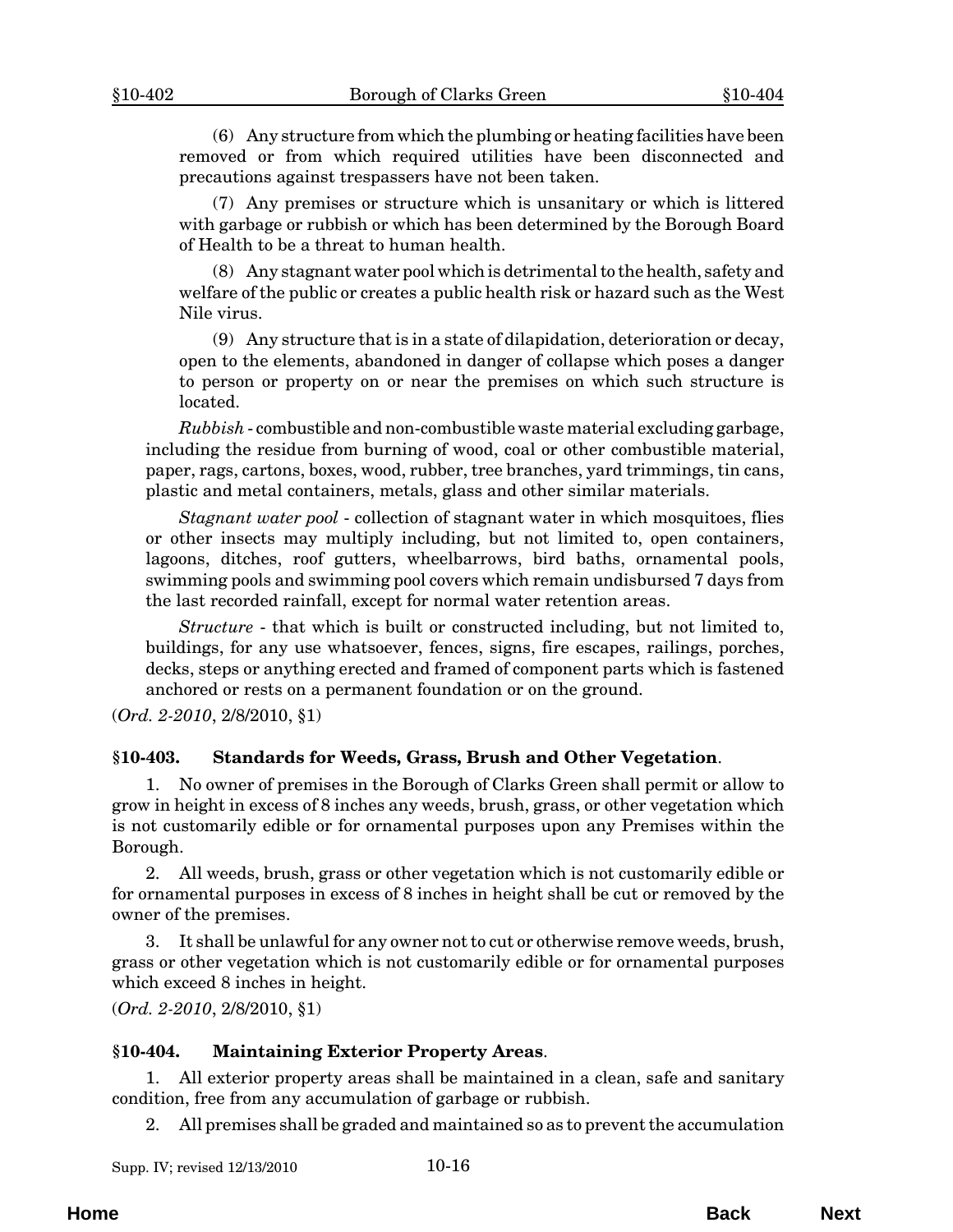<span id="page-16-0"></span>of stagnant water thereon or within any structure thereon.

Unless otherwise permitted herein, the storage of any personal property for a period of more than 10 days on exterior property areas is strictly prohibited.

All storage of personal property for a period of more than 10 days shall be within a permanent, enclosed storage facility which complies with the provisions of Chapter 27 of the Code. This provision shall not apply to grills, outdoor furniture and furnishings and other personal property normally and customarily used by residents of the premises, building materials to be incorporated into a structure on the premises or motor vehicles with current registration and inspection.

(*Ord. 2-2010*, 2/8/2010, §1)

#### **§10-405. Maintaining Premises and Structures**.

All premises, structures, and exterior property areas shall be maintained by the owners therefore in accordance with the provisions of this Part and in a manner so as not to constitute a public nuisance as defined herein.

(*Ord. 2-2010*, 2/8/2010, §1)

#### **§10-406. Duties and Powers of the Code Enforcement Officer**.

1. The Code Enforcement Officer shall enforce all provisions of this Part.

2. The Code Enforcement Officer shall issue all necessary warnings, notices and orders to abate conditions in violation of this Part and to insure compliance with this Part's requirements for the health, safety and general welfare of the public.

3. The Code Enforcement Officer is authorized to enter any premises, structure or exterior property area at reasonable times for the purpose of making inspections and enforcing the provisions of this Part.

4. If any owner, occupant or other person in charge of a premise, structure or exterior property area subject to the provisions of this Part refuses, impedes, interferes with, restricts or obstructs entry or access to a premise, structure or exterior property area where an inspection authorized by this Part is sought, the Code Enforcement Officer shall be permitted to seek an order that such person in charge shall cease and desist with such interference.

5. Should the Code Enforcement Officer determine that there exists a violation of this Part or has reasonable grounds to believe that a violation has occurred, notice shall be given to the owner in the manner described below.

6. The notice provided by the Code Enforcement Officer shall be in writing, include a description or address of the premises, structure or exterior property area, the violation or reason for issuance of the notice, and provide for a reasonable period of time for remedy of the violation.

(*Ord. 2-2010*, 2/8/2010, §1)

#### **§10-407. Work by Borough; Costs Filed as Lien**.

Upon failure, refusal, or neglect of any owner to comply after written notice pursuant to §10-406 hereof, with any and all applicable provisions of this Part, the work required for compliance may be performed by Borough employees or contracted out as authorized by the Borough Council after input from the Code Enforcement Officer to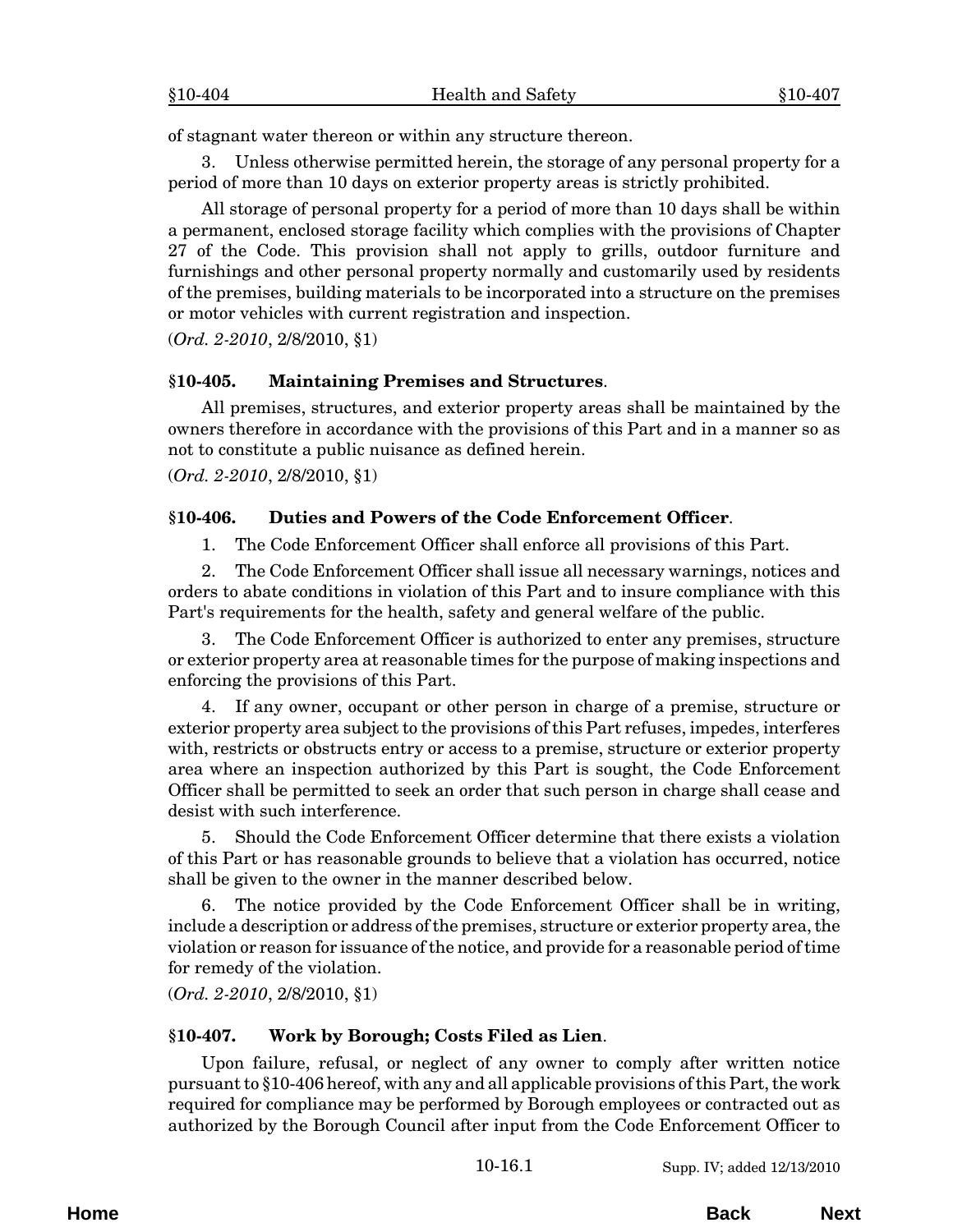<span id="page-17-0"></span>effect compliance with the provisions of this Part, including the abatement of any public nuisance, and the entry in or on to the premises, structure, or exterior property area. After compliance work is completed by the Borough or its contractors, statements for the work performed shall be prepared by the Borough for all costs and expenses and shall include an administrative charge of 10%. Such statement shall be mailed to the owner of the premises, structure or exterior property area and if the same remains unpaid for a period of 20 days from the date of mailing, then the amount of such statement may be filed as a municipal lien against the premises, structure or exterior property area and such lien shall continue in effect until the full amount thereof, together with interest at the rate of 10% per annum, is paid in full. In addition to the municipal lien, the Borough may also pursue an action in assumpsit to collect this amount due.

(*Ord. 2-2010*, 2/8/2010, §1)

## **§10-408. Penalty**.

Any person who shall violate the provisions of this Part, may be sentenced to pay a fine of not less than \$300 plus costs and in default of payment of said fine and costs to a term of imprisonment if not to exceed 30 days. Each day that a violation of this Part continues shall constitute a separate violation.

(*Ord. 2-2010*, 2/8/2010, §1)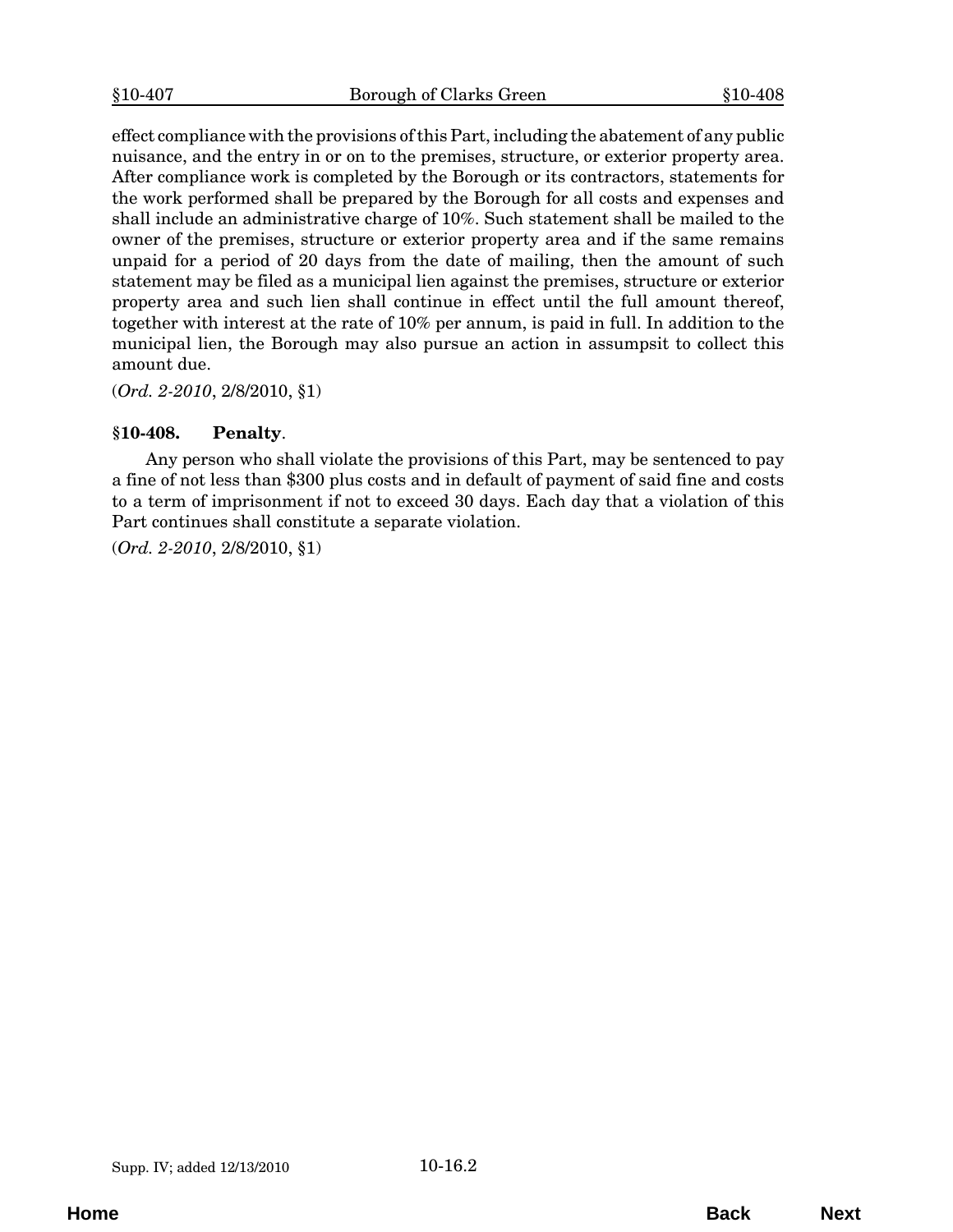# **Outdoor Solid Fuel Burning Furnaces or Appliances**

[See also, Part 6, "Air Pollution"]

# <span id="page-18-0"></span>**§10-501. Purpose and Scope**.

1. Residences, commercial and industrial establishments situated within the Borough of Clarks Green are entitled to clean air and environmental circumstances free of unreasonable dust, obnoxious odors, noxious fumes and smells, as well as an environment free of stored debris and storage of combustible fuels in adjacent or exposed exterior areas within densely populated areas.

2. Research indicates that outdoor solid fuel burning appliances cause emission problems that cross property lines because the smoke stays close to the ground and can easily reach humans working or playing outdoors or penetrate neighboring buildings. The low-lying smoke can worsen cardiovascular problems such as angina, irritate eyes and lungs, trigger headaches, and worsen respiratory diseases such as asthma, emphysema and bronchitis.

(*Ord. 4-2008*, 11/10/2008, §1)

# **§10-502. Definitions**.

*Chimney* - any vertical structure enclosing a flue or flues that carry off smoke or exhaust from an outdoor solid fuel burning appliance.

*Outdoor solid fuel burning appliance* - any equipment, device or apparatus which is installed, affixed or situated outdoors, and not situated within a building intended for habitation by humans or domestic animals, which is used for the primary purpose of combustion of fuel to produce heat for energy as a heating system, or component thereof, which provides heat or hot water to the principal structure, to a structure used for human or animal inhabitation, or to any accessory structures or uses including, but not limited to, greenhouses, conservatories and swimming pools.

(*Ord. 4-2008*, 11/10/2008, §2)

# **§10-503. Regulations for Outdoor Solid Fuel Burning Appliances**.

1. Any outdoor solid fuel burning appliance must have or meet the following:

A. A safe flue or chimney which has a minimum termination height of 20 feet above the natural ground level upon which the appliance is located.

B. A "scrubber" or filter type system attached to the appliance.

C. A fan or blower attached to the appliance to increase the efficiency of the appliance.

D. Be located not less than 75 feet from any property line.

2. All outdoor solid fuel burning appliances are required to meet emission standards currently required by the United States Environmental Protection Agency (EPA) and the Pennsylvania Department of Environmental Protection (PaDEP). Emission standards currently required by the EPA and PaDEP are hereby adopted by reference together with any amendments or modifications made to them in the future.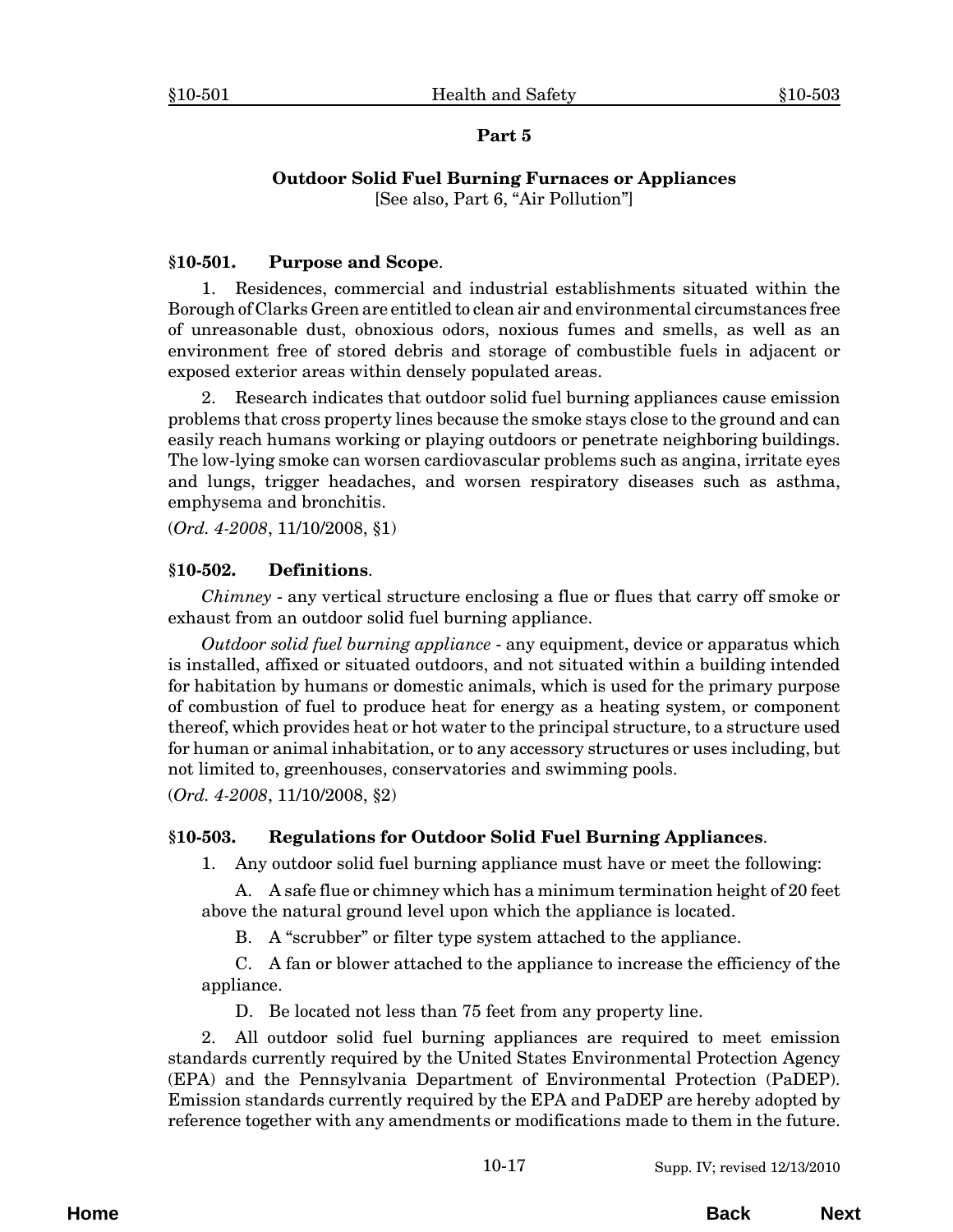<span id="page-19-0"></span>3. All outdoor solid fuel burning appliances shall be installed, operated and maintained in strict conformance with the manufacturer's instructions and the regulations promulgated hereunder. In the event of a conflict, the regulations promulgated hereunder shall apply unless the manufacturer's instructions are stricter, in which case the manufacturer's instructions shall apply.

4. No homemade outdoor solid fuel burning appliances will be allowed for any structure or any accessory use.

5. Only natural wood, coal, heating oil, natural gas, kerosene or wood specifically permitted by the manufacturer in writing may be burned in outdoor solid fuel burning appliances. The burning in outdoor solid fuel burning appliances of processed wood products and non-wood products, household or other garbage, recyclable material, rubber tires, railroad ties, leaves, plastic, laminated wood, wet or soggy wood, painted or treated wood and any item not specifically and in writing permitted by the manufacturer is prohibited.

6. A permit must be acquired from the Borough of Clarks Green prior to the installation of any outdoor solid fuel burning appliance. The permit fee shall be \$75 and may be changed at any time, by modification of the Borough's fee resolution. Before a permit can be issued hereunder, a review and inspection of the proposed installation shall be required. In addition, a site plan is required showing the location of the proposed outdoor solid fuel burning appliance on the property, location and height of all existing structures on the property, and the distances from the outdoor solid fuel burning appliance to the existing structures on the property. The manufacturer's specifications and instructions shall also be furnished to the Borough before a permit can be issued. A permit shall be issued if all requirements contained in this Part are strictly complied with. Any violation of the aforementioned conditions shall be deemed a violation of this Part. Any violation of this Part or the issued permit shall void the permit.

7. Ashes or waste cannot be accumulated on the property. They may be dispersed on the property as long as no accumulation can be seen. Any accumulation of ashes or waste must be disposed of weekly with the trash collection, in accordance with Borough regulations.

8. All outdoor solid fuel burning appliances may only be utilized for the sole purpose of furnishing heat and/or hot water to a residence during the period of October 1 through April 30; and, only if the outdoor solid fuel burning appliance meets the requirements of this Part.

9. If an outdoor solid fuel burning appliance is physically deteriorated or decayed, the outdoor solid fuel burning appliance must be removed and/or replaced.

10. All storage of materials being burned in the outdoor solid fuel burning appliance shall be neatly stacked and/or stored under cover and free from insects (termites, ants, etc.) or any type of rodents.

(*Ord. 4-2008*, 11/10/2008, §3)

#### **§10-504. Enforcement**.

It shall be the duty of the Borough Code Enforcement Officer and/or police department serving the Borough to enforce the terms of this Part and secure compliance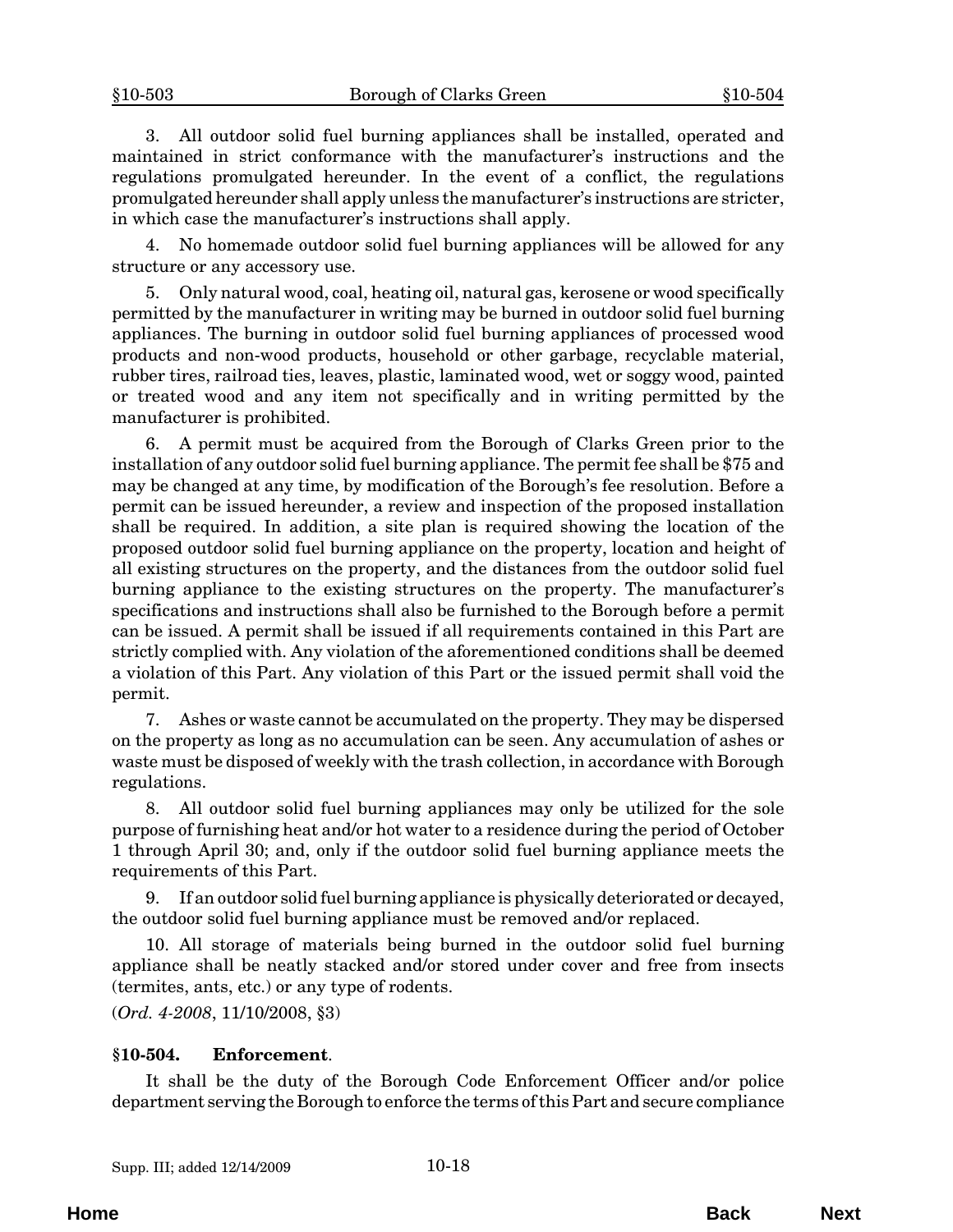<span id="page-20-0"></span>with the requirements thereof.

(*Ord. 4-2008*, 11/10/2008, §4)

## **§10-505. Penalties**.

Any person, firm or corporation who shall violate any provision of this Part, shall upon conviction thereof be sentenced to pay a fine of not more than \$500 and in default of payment of said fine, to imprisonment for a term not to exceed 90 days. Every day that a violation of this Part continues, shall constitute a separate offense.

(*Ord. 4-2008*, 11/10/2008, §5)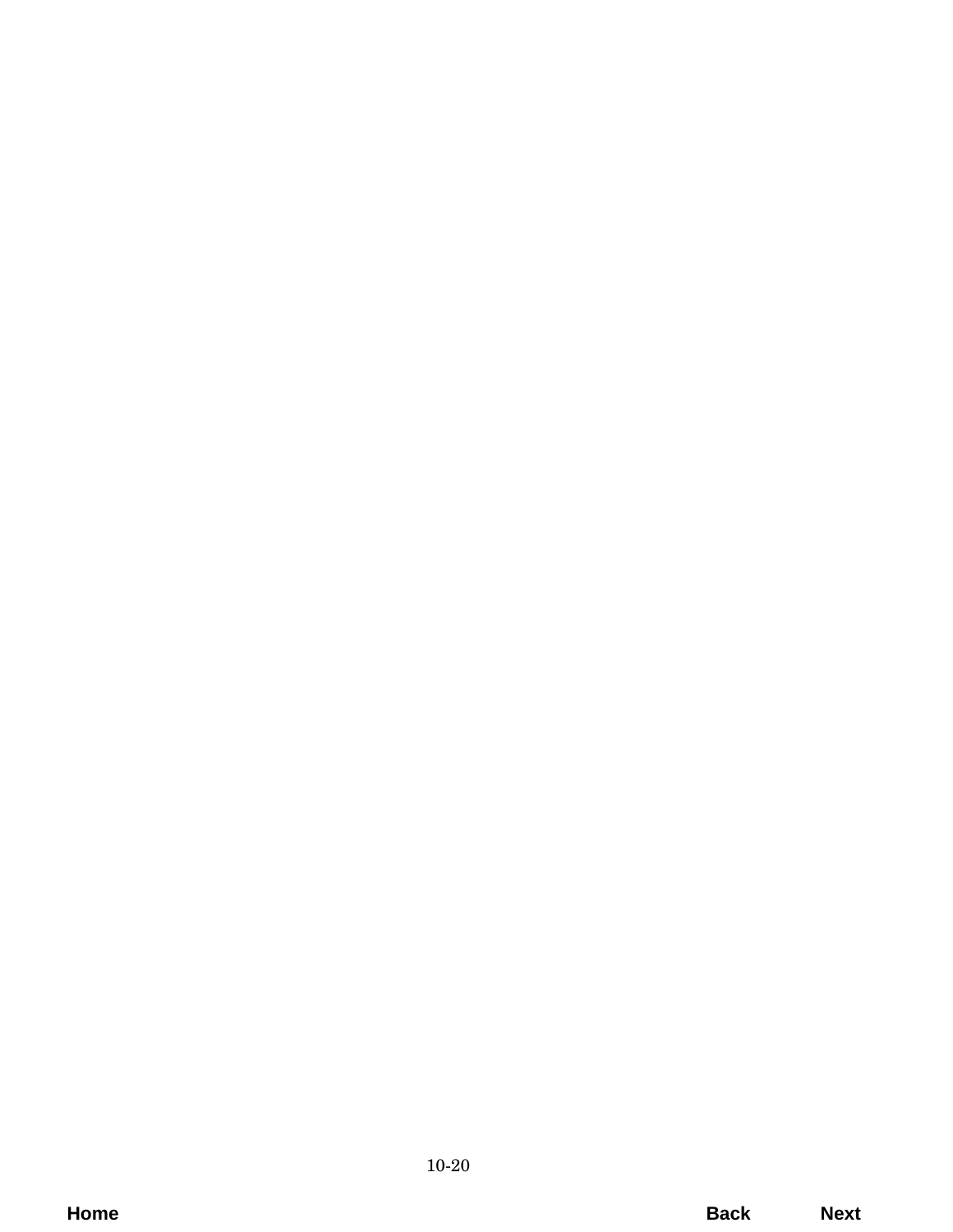#### **Air Pollution**

#### <span id="page-22-0"></span>**§10-601. Title**.

This Part shall be known and may be cited as the "Clarks Green Borough Air Pollution Ordinance."

(*Ord. 4-2010*, 7/12/2010, §1)

#### **§10-602. Policy**.

Pollution of the air by open burning and otherwise is detrimental to the health, comfort, living conditions, welfare and safety of the citizens of the Borough, it is hereby declared to be the policy of the Borough to safeguard its citizens from such air pollution. (*Ord. 4-2010*, 7/12/2010, §1)

#### **§10-603. Definitions**.

The following words, terms and phrases when used in this Part, unless the context clearly indicates otherwise shall have the following meanings respectively ascribed to them:

*Chimenea* - (also spelled chiminea) is a freestanding front-loading fireplace or oven with a bulbous body and usually a vertical smoke vent or chimney.

*Clean wood* - natural seasoned wood which has not been painted, varnished or coated with a similar material; has not been pressure treated with preservatives; and does not contain resins or glues as in plywood or other composite wood products and does not include green or fresh lumber, tree limbs or logs.

*Garbage* - all putrescible animal and vegetable matter resulting from the handling, preparation, cooking and consumption of food.

*Odor* - property of a substance which affects the sense of smell.

*Open burning* - kindling or maintaining a fire where the products of combustion are emitted directly into the ambient air without passing through a stack or chimney. This includes burning in a burn barrel.

*Patio wood-burning unit* - chimenia, patio warmer, firepot, firepit or other portable wood burning devices used for outdoor recreation and/or heating. Such devices are usually constructed of terra cotta, cast iron, steel, bronze, copper, glass and/or tile. Not included in this definition is a burn barrel or a "campfire" constructed of stones lining a hole or hollow in the ground.

*Person* - any individual, partnership association, syndicate, company, firm, trust, corporation, department, bureau, agency or other entity recognized by law as the subject of rights and duties.

*Refuse* - any vegetative waste material including frees, tree limbs, logs, brush, stumps, leaves, grass clippings and other vegetative matter.

*Rubbish* - solids or liquids that are highly flammable or explosive and such materials such as plastics, rags, old clothes, leather, rubber, carpets, wood,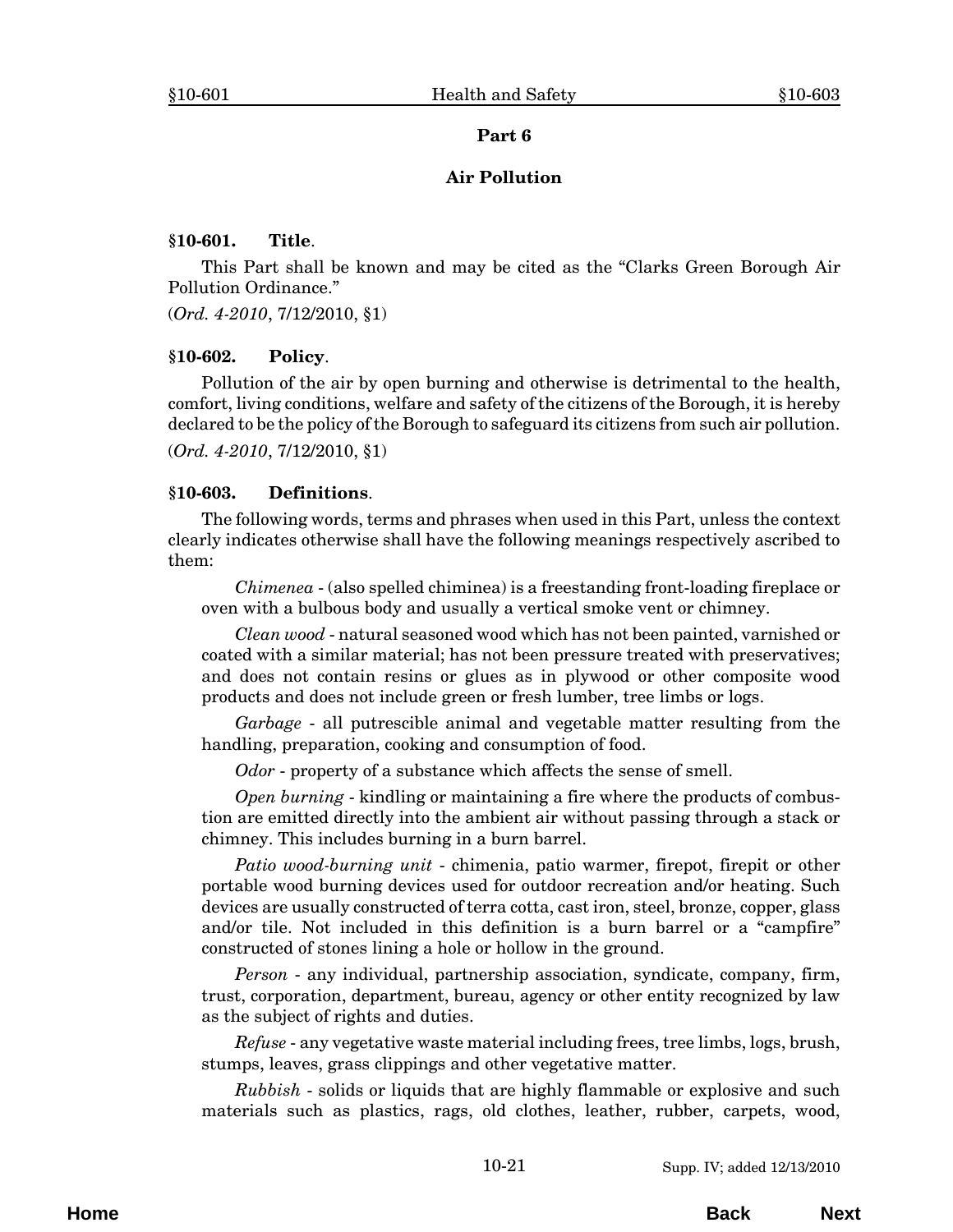<span id="page-23-0"></span>excelsior, paper, ashes, furniture, tin cans, glass, crockery, masonry and other similar materials.

(*Ord. 4-2010*, 7/12/2010, §1)

#### **§10-604. Enforcement and Penalties**.

In addition to the police department then authorized to enforce laws in Clarks Green Borough, the Borough's duly appointed Code Enforcement Officer shall also have authority to enforce this Part.

A. The Borough's Code Enforcement Officer and the police department shall have the powers and duties to:

(1) Enforce the provisions of this Part.

(2) Receive and initiate complaints of violations of this Part.

(3) Enter and inspect any property, premises or places for the purpose of investigating an actual or suspected source of air pollution or for the purpose of ascertaining the compliance or noncompliance with this Part.

(4) Have access to and require information pertinent to any matter under investigation.

(5) Send written notice of any violation of this Part to the person responsible for the violation.

(6) File a written report of the violation of any regulation of this Part with the Clarks Green Borough Council.

(7) Institute prosecution for violation of the regulations of this Part.

B. No person shall in any manner, hinder, delay, obstruct, resist, prevent or in any way interfere with the police department or Code Enforcement Officer in the performance of their duties under this Part or deny entrance to any premises where a violation of this Part is suspected.

C. Any person determined to be in violation of this Part shall pay costs which may include all expenses, direct or indirect, which the Borough has incurred in connection with the violation. Additionally, a fine of not less than \$100 or more than \$500 be ordered. In addition, the Borough shall have the right to proceed in any court of competent jurisdiction for the purpose of obtaining an injunction, restraining order, or other appropriate remedy to compel compliance with this Part. Each day that a violation of this Part exists shall constitute a separate violation of this Part.

(*Ord. 4-2010*, 7/12/2010, §1)

#### **§10-605. Regulations**.

Open burning is prohibited. Upon enactment of this Part no person shall ignite or feed an open fire for the destruction of refuse, garbage, or rubbish in any public or private place outside of any building within the Borough of Clarks Green.

A. *Exceptions*.

(1) This Part does not apply to grilling or cooking using charcoal, wood, propane or natural gas in cooking or grilling appliances.